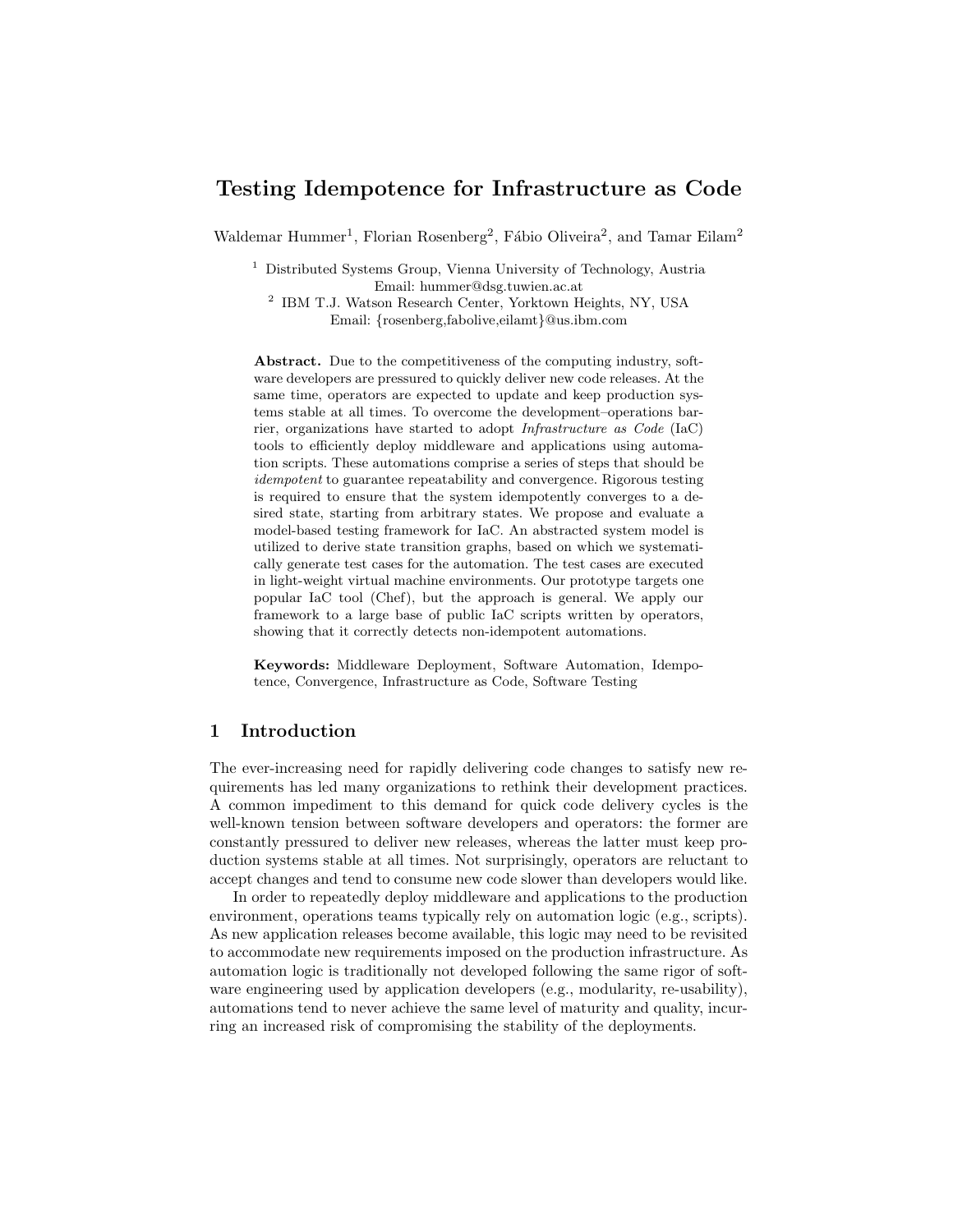This state-of-affairs has been fueling the adoption of  $DevOps$  [1–3] practices to bridge the gap between developers and operators. One of the pillars of DevOps is the notion of *Infrastructure as Code (IaC)* [1, 4], which facilitates the development of automation logic for deploying, configuring, and upgrading inter-related middleware components following key principles in software engineering. IaC automations are expected to be repeatable by design, so they can bring the system to a desired state starting from any arbitrary state. To realize this model, stateof-the-art IaC tools, such as Chef [5] and Puppet [6], provide developers with several abstractions to express automation steps as idempotent units of work.

The notion of *idempotence* has been identified as the foundation for repeatable, robust automations [7, 8]. Idempotent tasks can be executed multiple times always yielding the same result. Importantly, idempotence is a requirement for convergence [7], the ability to reach a certain desired state under different circumstances in potentially multiple iterations. The algebraic foundations of these concepts are well-studied; however, despite (1) their importance as key elements of DevOps automations and (2) the critical role of automations to enable frequent deployment of complex infrastructures, testing of idempotence in real systems has received little attention. To the best of our knowledge, no work to date has studied the practical implications of idempotence or sought to support developers ascertain that their automations idempotently make the system converge.

We tackle this problem and propose a framework for systematic testing of IaC automation scripts. Given a formal model of the problem domain and input coverage goals based on well-defined criteria, a State Transition Graph (STG) of the automation under test is constructed. The resulting STG is used to derive test cases. Although our prototype implementation is based on Chef, the approach is designed for general applicability. We rely on Aspect-Oriented Programming (AOP) to seamlessly hook the test execution harness into Chef, with practically no configuration effort required. Since efficient execution of test cases is a key issue, our prototype utilizes Linux containers (LXC) as light-weight virtual machine (VM) environments that can be instantiated within seconds. Our extensive evaluation covers testing of roughly 300 publicly available, reallife Chef scripts [9]. After executing 3671 test cases, our framework correctly identified 92 of those scripts as non-idempotent in our test environment.

Next, we provide some background on Chef and highlight typical threats to idempotence in automations ( $\S 2$ ), present an overview of our approach ( $\S 3$ ), detail the underlying formal model  $(\S 4)$ , delve into STG-based test case generation and execution (§ 5), unveil our prototype implementation (§ 6), discuss evaluation results  $(\S 7)$ , summarize related work  $(\S 8)$ , and wrap up the paper  $(\S 9)$ .

### 2 Background and Motivation

In this section we explain the principles behind modern IaC tools and the importance of testing IaC automations for idempotence. Although we couch our discussion in the context of Chef [5], the same principles apply to all such tools. Chef background. In Chef terminology, automation logic is written as recipes, and a cookbook packages related recipes. Following a declarative paradigm, recipes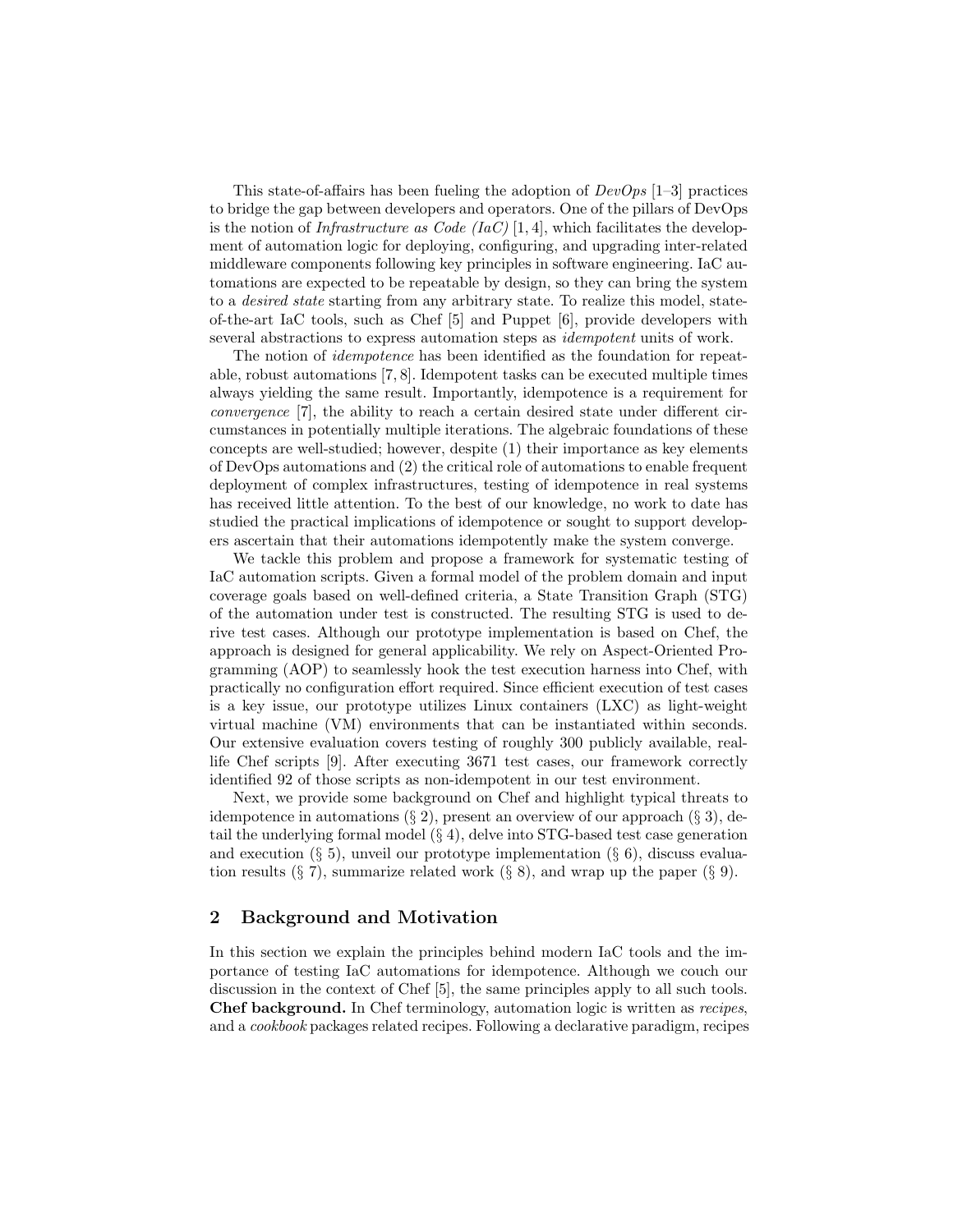describe a series of *resources* that should be in a particular state. Listing 1.1 shows a sample recipe for the following desired state: directory "/tmp/my dir" must exist with the specified permissions; package "tomcat6" must be installed; OS service "tomcat6" must run and be configured to start at boot time.

Each resource type (e.g., package) is implemented by platform-dependent providers that properly configure the associated resource instances. Chef ensures the implementation of resource providers is idempotent. Thus, even if our sample recipe is executed multiple times, it will not fail trying to create a directory that already exists. These declarative, idempotent abstractions provide a uniform mechanism for repeatable execution. This model of repeatability is important because recipes are meant to be run periodically to override out-of-band changes, i.e., prevent drifts from the desired state. In other words, a recipe is expected to continuously make the system converge to the desired state.

```
\boxed{\begin{array}{ccc} 1 & \textbf{directory} & \text{``tmp/my-dir''} & \textbf{do} \end{array}}2 owner "root"<br>3 group "root"
 4 mode 0755
 5 action : create
 6 end
 7 package " tomcat6 " do
 8 action : install
 9 end
10 service "tomcat6" do
11 action [: start, : enable]
12 end
                                                \boxed{\begin{array}{ccc} 1 & \textbf{bash} & \text{"build php" do} \end{array}}2 cwd Config [: file_cache_path]
                                                 3 code <<−EOF
                                                 4
                                                 5 tar -zxx f php-\# \{version\}. tar. g z
                                                 6 cd php–#{version}<br>7 ./configure #{opt
                                                      . / \text{configure} \# \text{ (options)}8 make && make install
                                                 9
                                                10 EOF
                                                11 not_if "which php"
                                                12 end
```
Listing 1.1. Declarative Chef Recipe

Listing 1.2. Imperative Chef Recipe

Supporting the most common configuration tasks, Chef currently provides more than 20 declarative resource types whose underlying implementation guarantees idempotent and repeatable execution. However, given the complexity of certain tasks that operators need to automate, the available declarative resource types may not provide enough expressiveness. Hence, Chef also supports imperative scripting resources such as bash (shell scripts) or ruby block (Ruby code).

Listing 1.2 illustrates an excerpt from a recipe that installs and configures PHP (taken from [9]). This excerpt shows the common scenario of installing software from source code—unpack, compile, install. The imperative shell statements are in the code block (lines 5–8). To encourage idempotence even for arbitrary scripts, Chef gives users statements such as  $not$ **if** (line 11) and  $only$ **if** to indicate conditional execution. In our sample, PHP is not compiled and installed if it is already present in the system. Blindly re-executing those steps could cause the script to fail; thus, checking if the steps are needed (line 11) is paramount to avoid errors upon multiple recipe runs triggered by Chef.

Threats to overall idempotence. Idempotence is critical to the correctness of recipes in light of Chef's model of continuous execution and desired-state convergence. Nonetheless, we identify several challenges when it comes to ensuring that a recipe as a whole is idempotent and can make the system converge to a desired state irrespective of the system's state at the start of execution. Because of these challenges, IaC automation developers need thorough testing support.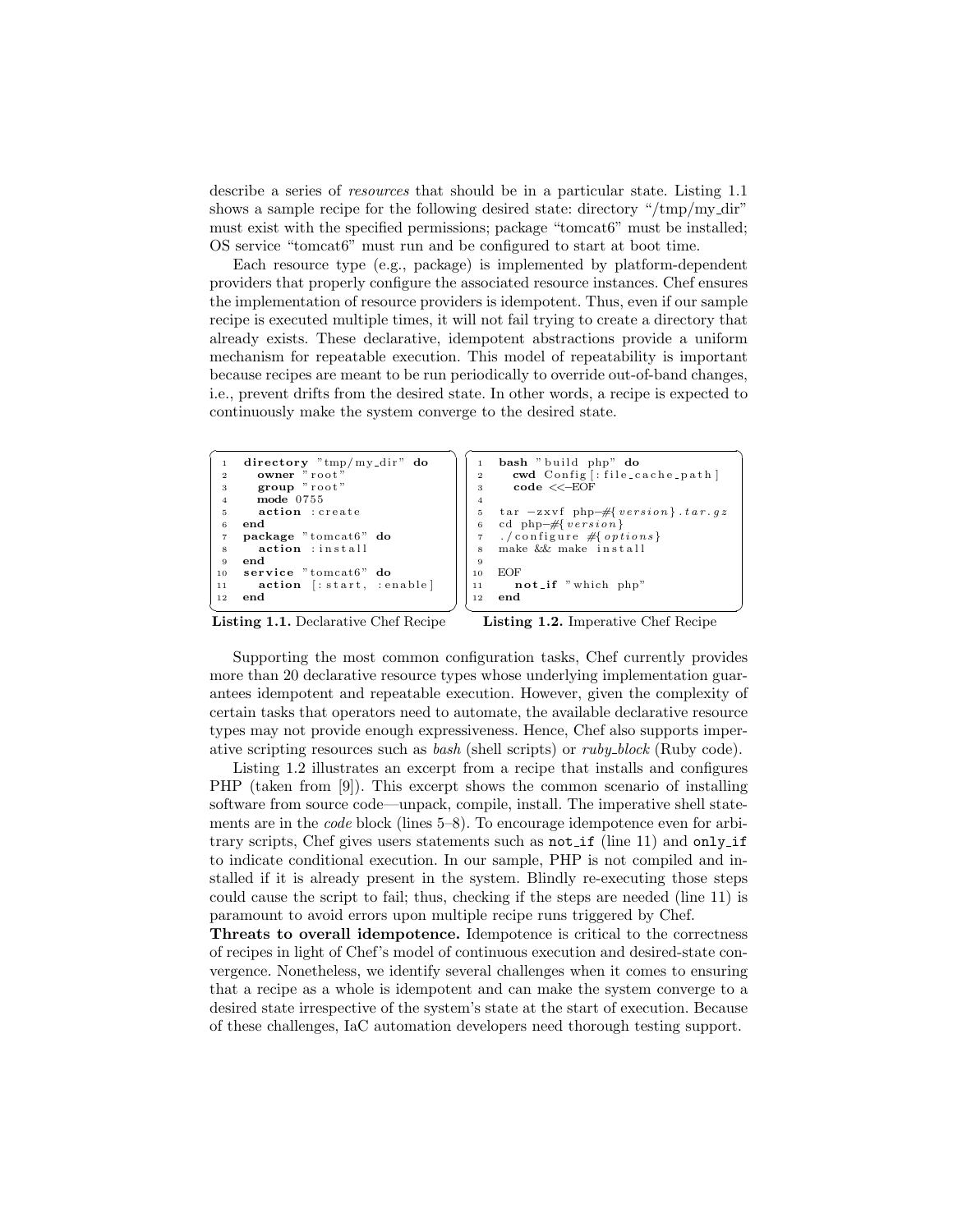First, for imperative script resources, the user has the burden of implementing the script in an idempotent way. The user has to decide the appropriate granularity at which idempotence must be enforced so that desired-state convergence can always be achieved with no failures or undesirable side effects. This may not be trivial for recipes with long code blocks or multiple script resources.

Second, the need to use script resources, not surprisingly, occurs often. E.g., out of all 665 publicly available cookbooks in the Opscode community [9] (as of February 2013, only counting cookbooks with at least one resource), we found that 364 (more than 50%) use at least one script resource. What is more, out of 7077 resources from all cookbooks, almost 15% were script resources.

Third, although Chef guarantees that the declarative resource types (e.g., directory) are idempotent, there is no guarantee that a sequence of multiple instances as a whole is idempotent, as outlined in [7], specially in the face of script resources. Recall that a recipe typically contains a series of several resource instances of different types, and the entire recipe is re-executed periodically.

Finally, if recipes depend on an external component (e.g., a download server), writing the recipe to achieve overall idempotence may become harder due to unforeseen interactions with the external component (e.g., server may be down).

### 3 Approach Synopsis

Our work proposes an approach and framework for testing IaC automations for idempotence. We follow a model-based testing approach [10], according to the process outlined in Figure 1. The process contains five main steps with different input and output artifacts. Our test model consists of two main parts: 1) a system model of the automation under test and its environment, including the involved tasks, parameters, system states, and state changes; 2) a state transition graph (STG) model that can be directly derived from the system model.



Fig. 1. Model-based testing process.

The input to the first step in Figure 1 consists of the IaC scripts, and additional metadata. The scripts are parsed to obtain the basic system model. IaC frameworks like Chef allow for automatic extraction of most required data, and additional metadata can be provided to complete the model (e.g., value domains for automation parameters). Given the sequence of tasks and their expected state transitions, an STG is constructed which models the possible state transitions that result from executing the automation in different configurations and starting from arbitrary states. Step three in the process derives test case specifications, taking into account user-defined coverage criteria. The test cases are materialized and executed in the real system in step four. During execution, the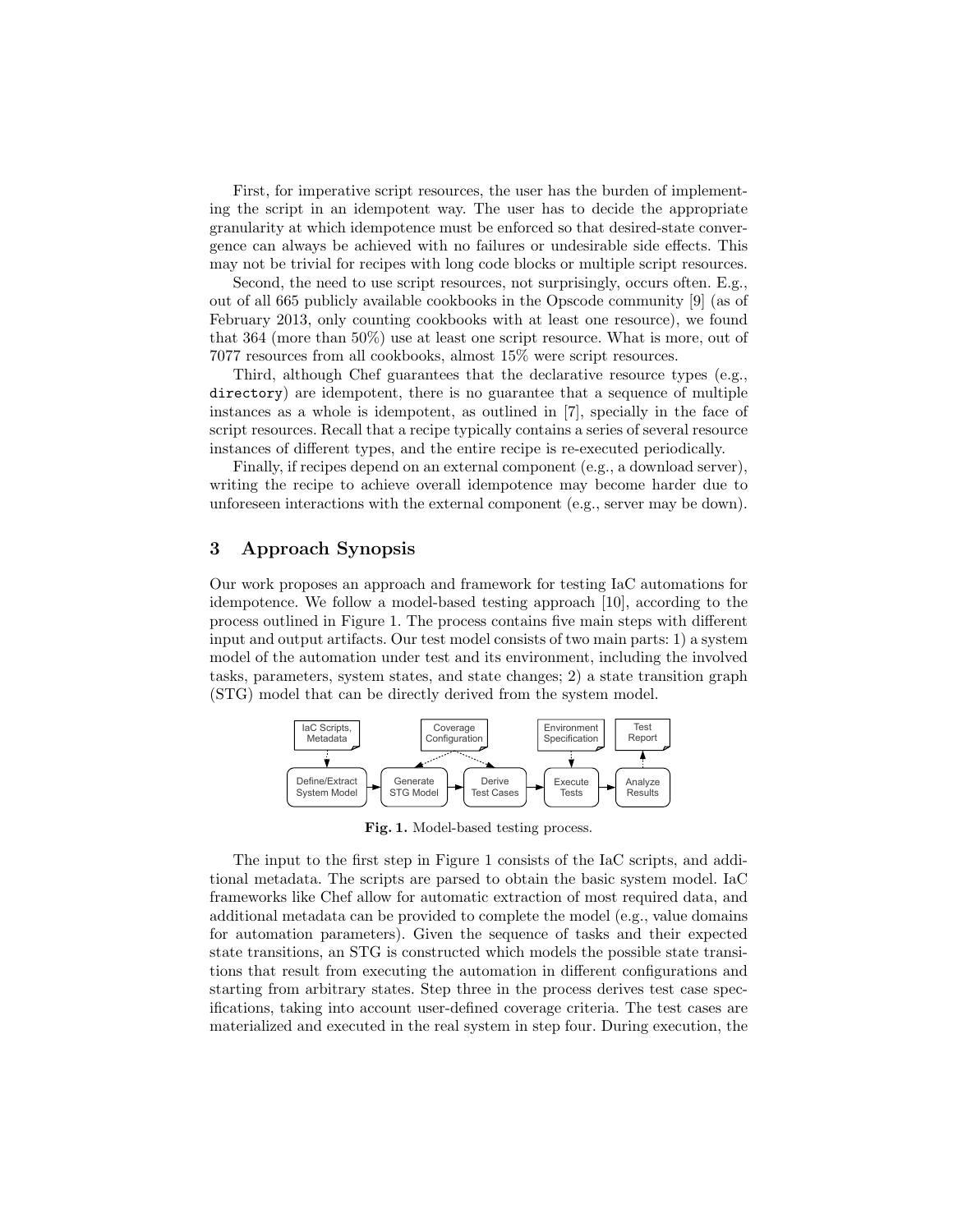system is monitored for state changes by intercepting the automation tasks. Test analysis is applied to the collected data in step five, which identifies idempotence issues based on well-defined criteria, and generates a detailed test report.

## 4 System Model

This section introduces a model for the IaC domain and a formal definition of idempotence, as considered in this paper. The model and definitions provide the foundation for test generation and the semantics of our test execution engine.

| Description                                                                           |
|---------------------------------------------------------------------------------------|
| Set of possible state property keys $(K)$ and values $(V)$ .                          |
| <b>Domain</b> of possible values for a given state property key.                      |
| Possible property assignments. $\forall (k, v) \in P: v \in d(k)$                     |
| Set of possible <b>system states</b> . The state is defined by (a                     |
| subset of) the state properties and their values.                                     |
| Set of tasks (or activities) an automation consists of.                               |
| Set of <b>input parameters</b> (denoted by set $I$ ) for a task.                      |
| Task dependency relationship: task $a_1$ must be executed                             |
| before task $a_2$ iff $(a_1, a_2) \in D$ .                                            |
| Set of all historical <b>automation runs</b> .                                        |
| Set of all historical task executions.                                                |
| Maps task executions to automation runs.                                              |
| List of task executions for a task or automation run.                                 |
| Whether a task execution yielded a <b>success output</b> .                            |
| Task's successor or predecessor within an automation.                                 |
| Timestamp of the start time $(st)$ and finish time $(ft)$ .                           |
| Expected state transition of each task. Pre-state maps                                |
| to post-state.                                                                        |
| Actual state changes effected by a list of task executions.                           |
| (state difference between first pre-state and last post-state)                        |
| Return all potential (for a task) or concrete (for a task                             |
| execution) pre-states $(pre)$ and post-states $(post)$ .<br>$\sim$ $\sim$<br>$\cdots$ |
|                                                                                       |

Table 1. System Model

Table 1 describes each element of our model and the used symbols. Note that P denotes the *powerset* of a given set. We use the notation  $x[i]$  to refer to the *i*th item of a tuple x, whereas  $idx(j, x)$  gives the (one-based) index of the first occurrence of item j in tuple x or  $\varnothing$  if j does not exist in x. Moreover,  $X^{\mathbb{N}} := \bigcup_{n\in\mathbb{N}} X^n$  denotes the set of all tuples (with any length) over the set X.

### 4.1 Automation and Automation Tasks

An automation  $(A)$  consists of multiple tasks with dependencies  $(D)$  between them. We assume a total ordering of tasks, i.e.,  $\forall a_1, a_2 \in A : (a_1 \neq a_2) \iff$  $((a_1, a_2) \in D) \oplus ((a_2, a_1) \in D)$ . An automation is executed in one or multiple automation runs  $(R)$ , which in turn consist of a multitude of task executions  $(E)$ .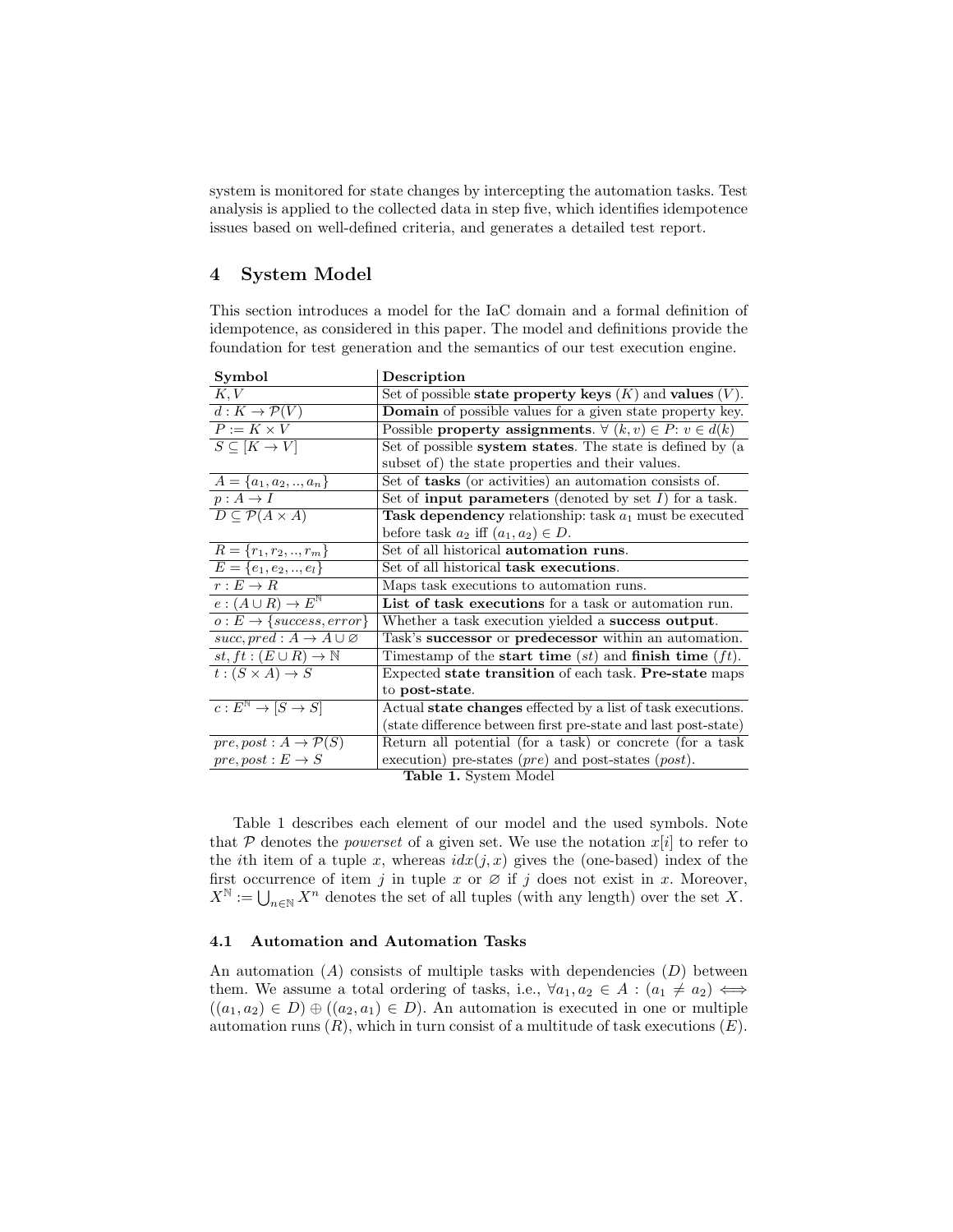| $\#$ Task                                       | $\rm {Parameters}$                                                               |
|-------------------------------------------------|----------------------------------------------------------------------------------|
| $a_1$ Install MySQL                             |                                                                                  |
| $a_2$ Set MySQL password $ p2 $ = root password |                                                                                  |
|                                                 | $a_3$ Install Apache & PHP $p3$ = operating system distribution (e.g., 'debian') |
| $a_4$ Deploy Application                        | $ p4 $ = application context path (e.g., '/myapp')                               |
|                                                 | $\mathbf{m}$ ilo iz Arrithmi Calcia i Co                                         |

Table 2. Key Automation Tasks of the Sample Scenario

For clarity, we relate the above concepts to a concrete Chef scenario. Consider a Chef recipe that installs and configures a LAMP stack (Linux-Apache-MySQL-PHP) to run a Web application. For simplicity, let us assume our recipe defines four resource instances corresponding to the tasks described in Table 2.

A Chef recipe corresponds to an automation, and each resource in the recipe is a task. Given our model and the recipe summarized in Table 2, we have  $A = \{a_1, a_2, a_3, a_4\}$ . Note that  $a_1$  could be a package resource to install MySQL, similar to the package resource shown in the recipe of Listing 1.1, whereas  $a_3$ could be implemented by a script resource similar to the one shown in Listing 1.2 (see Section 2). Table 2 also shows the input parameters consumed by each task.

As discussed in Section 2, an automation (Chef recipe) is supposed to make the system converge to a *desired state*. Each task leads to a certain state transition, converting the system from a pre-state to a post-state. A system state  $s \in S$  consists of a number of system properties, defined as (key, value) pairs. For our scenario, let us assume we track the state of open ports and OS services installed, such that  $K = \{^{\prime}open\}$  ports', 'services' }. Also, suppose that, prior to the automation run, the initial system state is given by  $s_0 = \{('open\_ports', \{22\}),\}$ ('services',  $\{ 'ssh', 'acpid' \}$ ), i.e., port 22 is open and two OS services (ssh and acpid) are running. After task  $a_1$ 's execution, the system will transition to a new state  $s_1 = \{('open\_ports', \{22, 3306\}), ('services', {'ssh', 'acpid', 'mysql'}\)}, i.e.,$ task  $a_1$  installs the mysql service which will be started and open port 3306. Our prototype testing framework tracks the following pieces of state: network routes, OS services, open ports, mounted file systems, file contents and permissions, OS users and groups, cron jobs, installed packages, and consumed resources.

We distinguish the *expected state transition* (expressed via function  $t$ ) and the *actual state change* (function c) that took place after executing a task. The expected state transitions are used to build a state transition graph (Section 4.2), whereas the actual state changes are monitored and used for test result analysis.

#### 4.2 State Transition Graph

The system model established so far in this section can be directly translated into a state transition graph (STG) which we then use for test generation. The  $STG = (V_G, T_G)$  is a directed graph, where  $V_G$  represents the possible system states, and  $T<sub>G</sub>$  is the set of edges representing the expected state transitions.

Figure 2 depicts an STG which contains the pre-states and post-states of the four tasks used in our scenario. For illustration, a tuple of four properties is encoded in each state:  $my$  (MySQL installed?),  $pw$  (password configured?), php (Apache and PHP installed?), and app (set of applications deployed in the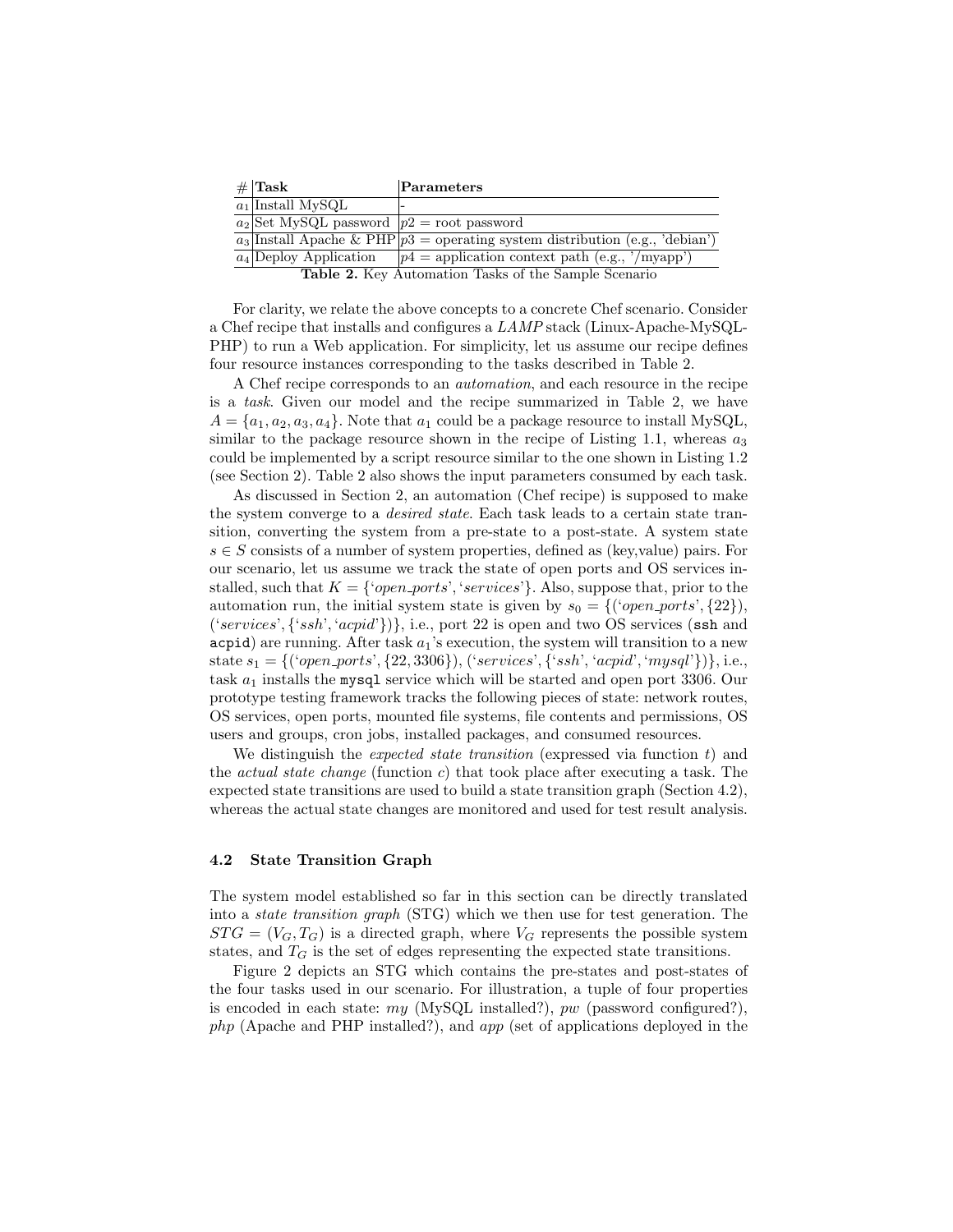

Fig. 2. Simple State Transition Graph Corresponding to Table 2

Apache Web server). For space limitations, branches (e.g., based on which operating system is used) are not included in the graph, and the wildcard symbol (∗) is used as a placeholder for arbitrary values. The pre-states of each task should cover all possible values of the state properties that are (potentially) changed by this task. For instance, the automation should succeed regardless of whether MySQL is already installed or not. Hence, the pre-states of task t1 contain both values  $my = F$  and  $my = T$ . Note that instead of the wildcard symbol we could also expand the graph and add one state for each possible value, which is not possible here for space reasons.

#### 4.3 Idempotence of Automation Tasks

Following [7], a task  $a \in A$  is *idempotent* with respect to an equivalence relation  $\approx$  and a sequence operator  $\circ$  if repeating a has the same effect as executing it once,  $a \circ a \approx a$ . Applied to our model, we define the conditions under which a task is considered idempotent based on the evidence provided by historical task executions (see Definition 3). As the basis for our definition, we introduce the notion of non-conflicting system states in Definition 1.

**Definition 1** A state property assignment  $(k, v_2) \in P$  is non-conflicting with another assignment  $(k, v_1) \in P$ , denoted non $Conf((k, v_1), (k, v_2))$ , if either 1)  $v_1 = v_2$  or 2)  $v_1$  indicates a state which eventually leads to state  $v_2$ .

That is, non-conflicting state is used to express state properties in transition. For example, consider that  $k$  denotes the status of the MySQL server. Clearly, for two state values  $v_1 = v_2 = 'stacked', (k, v_2)$  is non-conflicting with  $(k, v_1)$ . If  $v_1$  indicates that the server is currently starting up  $(v_1 = 'bootstrap')$ , then  $(k, v_2)$ is also non-conflicting with  $(k, v_1)$ . The notion of non-conflicting state properties accounts for long-running automations which are repeatedly executed until the target state is eventually reached. In general, domain-specific knowledge is required to define concrete non-conflicting properties. By default, we consider state properties as non-conflicting if they are equal. Moreover, if we use a wildcard symbol (\*) to denote that the value of k is unknown, then  $(k, v_x)$  is considered non-conflicting with  $(k, *)$  for any  $v_x \in V$ .

**Definition 2** A state  $s_2 \in S$  is non-conflicting with some other state  $s_1 \in S$  if  $\forall (k_1, v_1) \in s_1, (k_2, v_2) \in s_2 : (k_1 = k_2) \Longrightarrow nonConf((k_1, v_1), (k_2, v_2)).$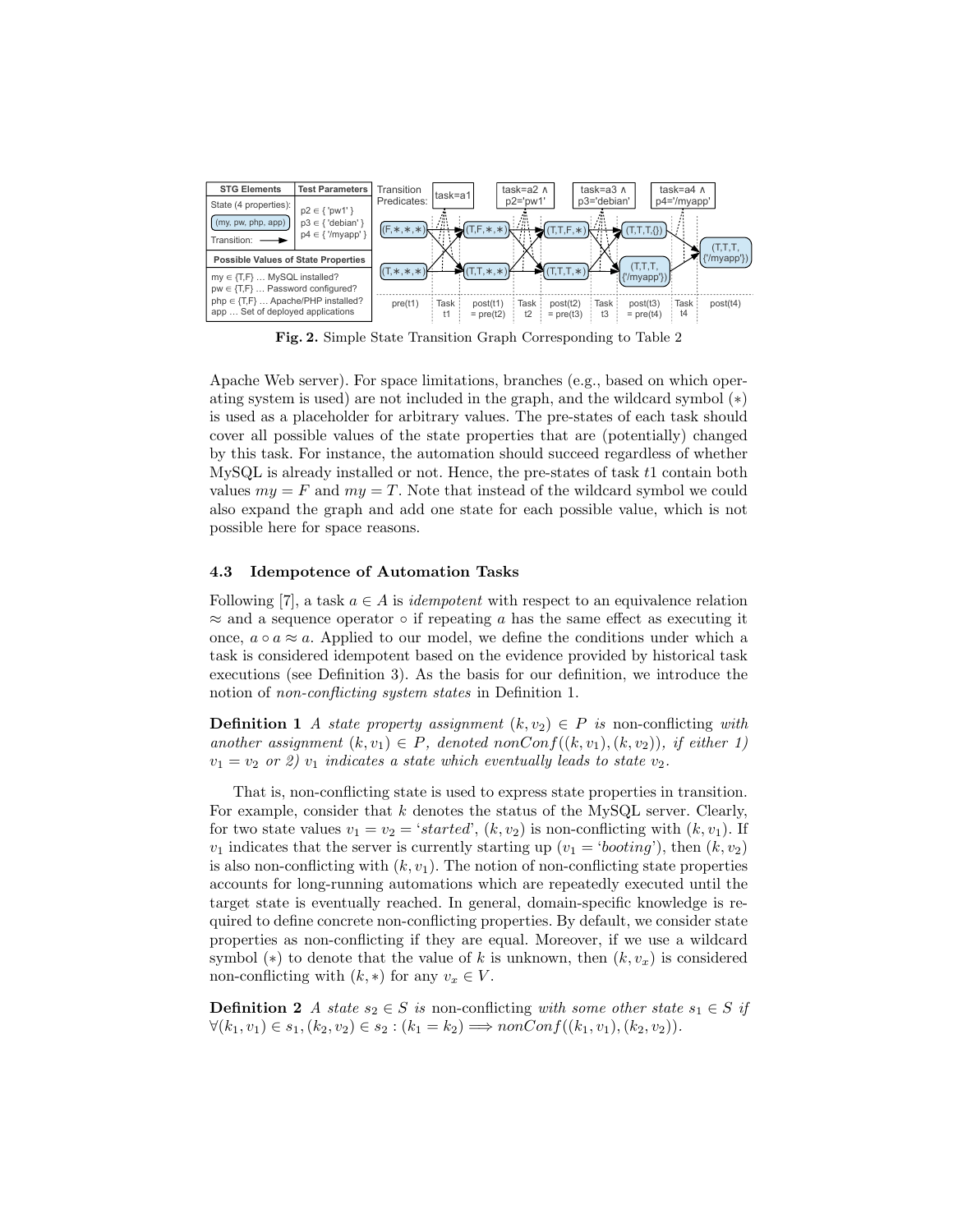Put simply, non-conflicting states require that all state properties in one state be non-conflicting with corresponding state properties in the other state. Based on the notion of non-conflicting states, Definition 3 introduces idempotent tasks.

**Definition 3** An automation task  $a \in A$  is considered idempotent with respect to its historical executions  $e(a) = \langle e_1, e_2, \ldots, e_n \rangle$  iff for each two executions  $e_x, e_y \in e(a)$  the following holds:  $(f t(e_x) \leq st(e_y) \land o(e_x) = success) \Rightarrow$ 

 $(o(e_y) = success \land (c(\langle e_y \rangle) = \emptyset \lor nonConf(post(e_y), pre(e_y))))$ 

In verbal terms, if a task execution  $e_x \in e(a)$  succeeds at some point, then all following executions  $(e_y)$  must yield a successful result, and either (1) effect no state change, or (2) effect a state change where the post-state is non-conflicting with the pre-state. Equivalently, we define idempotence for task sequences.

**Definition 4** A task sequence  $a_{seq} = \langle a_1, a_2, ..., a_n \rangle \in A^n$  is considered idempotent iff for each two sequences of subsequent task executions  $e'_{seq}, e''_{seq} \in (e(a_1) \times$  $e(a_2) \times ... \times e(a_n)$  the following holds:  $ft(e'_{seq}[n]) \leq st(e''_{seq}[1]) \Rightarrow$  $((\forall i \in \{1, ..., n\} : o(e'_{seq}[i]) = success \Rightarrow o(e''_{seq}[i]) = success) \land$  $(c(e''_{seq}) = \emptyset \lor nonConfpost(e''_{seq}[i]), pre(e''_{seq}[i]))))$ 

Note that our notion of idempotence basically corresponds to the definition in [7], with two subtle differences: first, we not only consider the tasks' post-state, but also distinguish between successful/unsuccessful task executions; second, we do not require post-states to be strictly equal, but allow for non-conflicting states.



Fig. 3. Idempotence for Different Task Execution Patterns

Figure 3 illustrates idempotence of four distinct task execution sequences. Each execution is represented by a rounded rectangle which contains the result and the set of state changes. For simplicity, the figure is based on a single task  $a_1$ , but the same principle applies also to task sequences. Sequence 1 is clearly idempotent, since all executions are successful and the state change from pre-state  $(k, v_1)$  to post-state  $(k, v_2)$  only happens for the first execution. Sequence 2 is idempotent, even though it contains an unsuccessful execution in the beginning. This is an important case that accounts for repeatedly executed automations which initially fail until a certain requirement is fulfilled (e.g., Apache server waits until MySQL has been configured on another host). Sequence 3 is nonidempotent (even though no state changes take place after the first execution)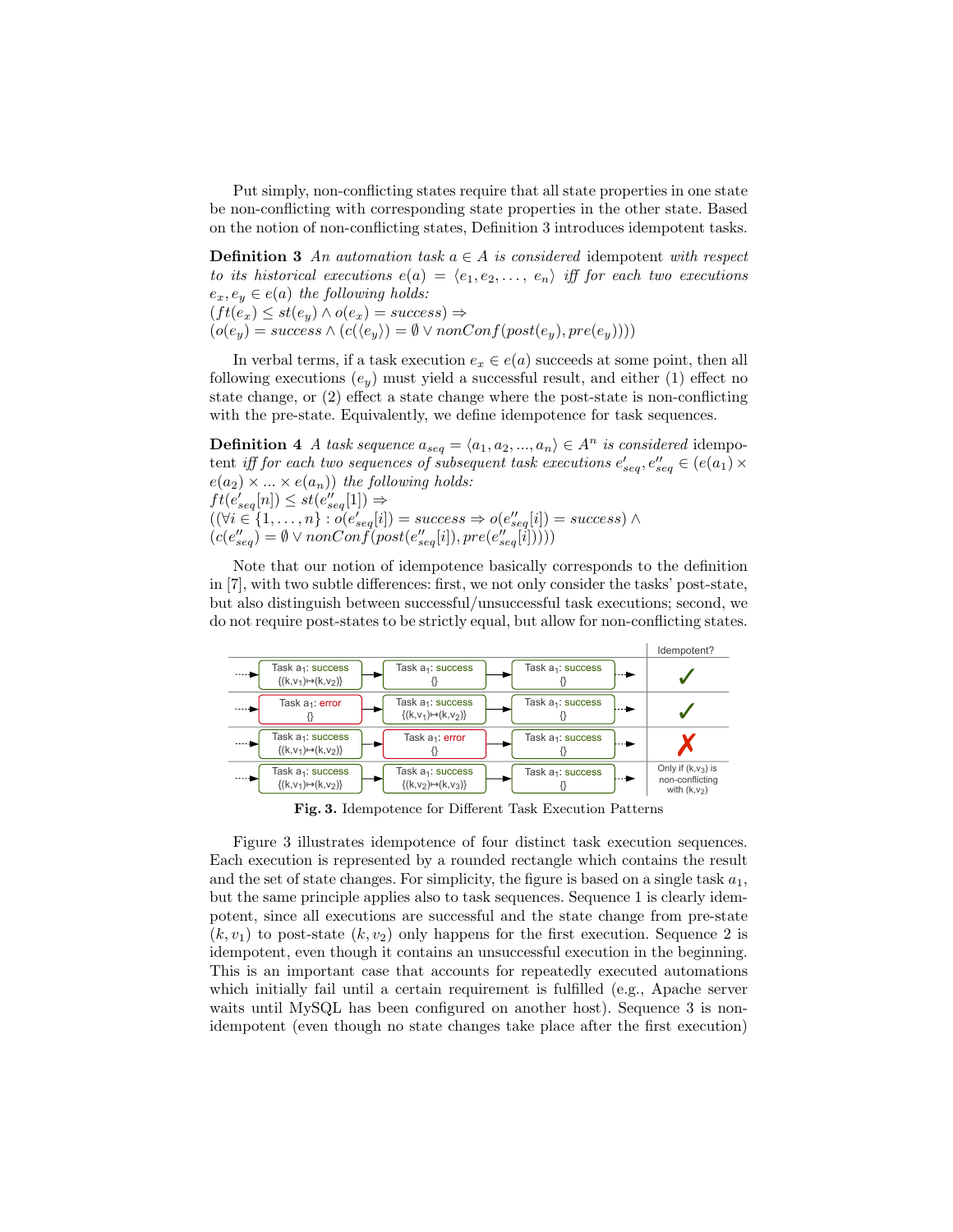because an execution with error follows a successful one. As a typical example, consider a script resource which moves a file using command "mv X Y". On second execution, the task returns an error code, because file X does not exist anymore. In sequence 4, idempotence depends on whether  $(k, v_3)$  represents a state property value that is non-conflicting with  $(k, v_2)$ . For instance, assume  $k = 'service.mysql'$  denotes whether MySQL is started. If  $v_2 = 'bootstrap'$  and  $v_3 = 'started'$ , then  $a_1$  is considered idempotent. Otherwise, if  $v_2 = 'bootstrap'$ and  $v_3 = 'stopped'$ , then  $v_3$  is conflicting with  $v_2$ , and hence  $a_1$  is not idempotent.

### 5 Test Design

This section details the approach for testing idempotence of IaC automations. In Section 5.1, we discuss how test cases are derived from a graph representation of the possible system states and transitions, thereby considering customizable test coverage goals. Section 5.2 covers details about the test execution in isolated virtualized environments, as well as test parallelization and distribution.

#### 5.1 STG-Based Test Generation

We observe that the illustrative STG in Figure 2 represents a baseline vanilla case. Our aim is to transform and "perturb" this baseline execution sequence in various ways, simulating different starting states and repeated executions of task sequences, which a robust and idempotent automation should be able to handle. Based on the system model (Section 4) and user-defined coverage configuration, we systematically perform graph transformations to construct an STG for test case generation. The coverage goals have an influence on the size of the graph and the set of generated test cases. Graph models for testing IaC may contain complex branches (e.g., for different test input parameters) and are in general cyclic (to account for repeated execution). However, in order to efficiently apply test generation to the STG, we prefer to work with an acyclic graph (see below).

In the following, we briefly introduce the test coverage goals applied in our approach, discuss the procedure for applying the coverage configuration to concrete graph instances, and finally define the specification of test cases.

Test Coverage Goals We define specific test coverage goals that are tailored to testing idempotence and convergence of IaC automations.

idemN: This coverage parameter specifies a set of task sequence lengths for which idempotence should be tested. The possible values range from  $idemN =$  ${1}$  (idempotence of single tasks) to  $idemN = {1, ..., |A|}$  (maximum sequence length covering all automation tasks). Evidently, higher values produce more test cases, whereas lower values have the risk that problems related to dependencies between "distant" tasks are potentially not detected (see also Section 7.2).

repeatN: This parameter controls the number of times each task is (at most) repeated. If the automation is supposed to converge after a single run (most Chef recipes are designed that way, see our evaluation in Section 7), it is usually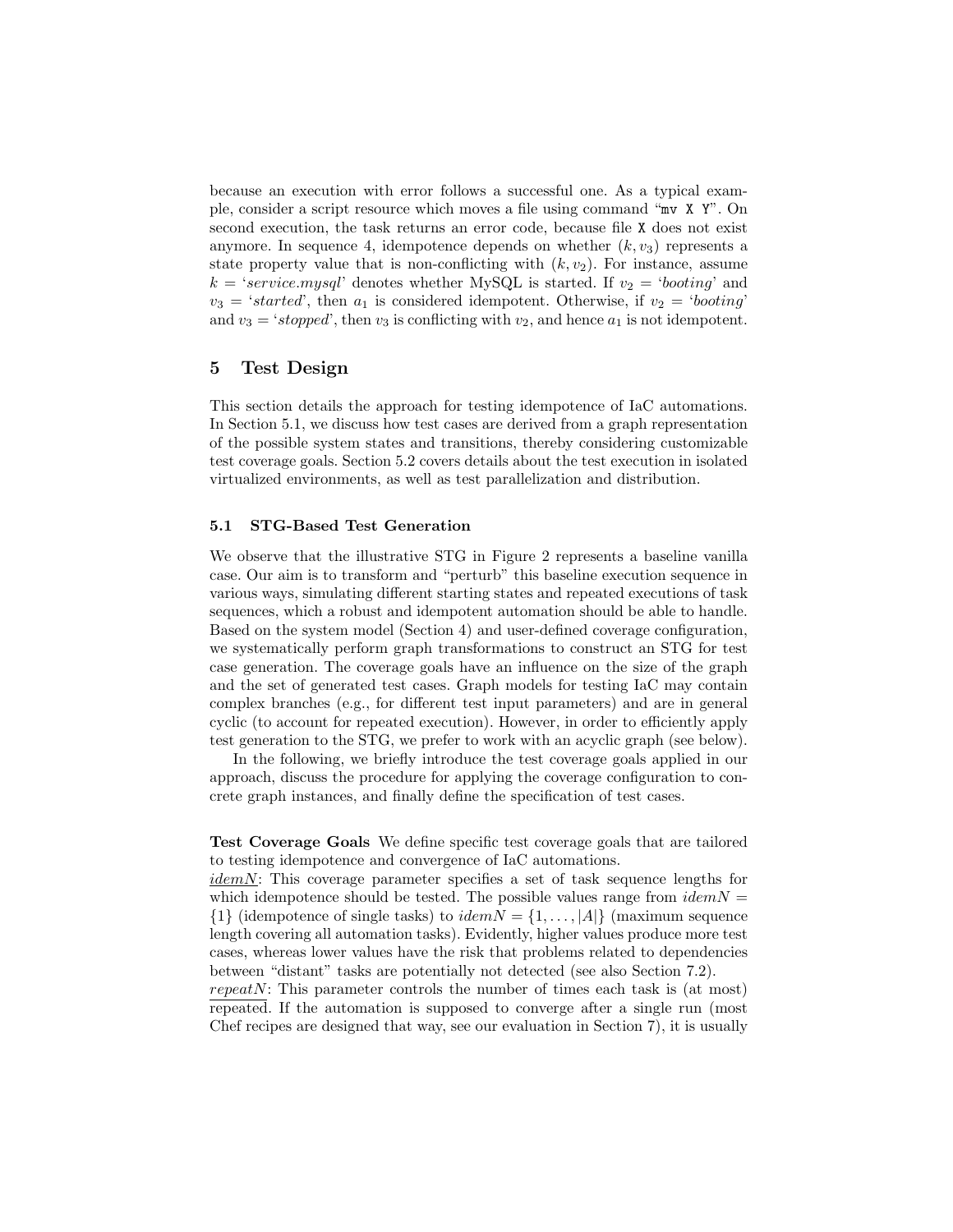sufficient to have  $repeatN = 1$ , because many idempotence related problems are already detected after executing a task (sequence) twice. However, certain scenarios might require higher values for  $repeatN$ , in particular automations that are continuously repeated in order to eventually converge. The tester then has to use domain knowledge to set a reasonable upper bound of repetitions.

restart: The boolean parameter restart determines whether tasks are arbitrarily repeated in the middle of the automation ( $restart = false$ ), or the whole automation always gets restarted from scratch ( $restart = true$ ). Consider our scenario automation with task sequence  $\langle a_1, a_2, a_3, a_4 \rangle$ . If we require  $idemN = 3$ with  $restart = true$ , then the test cases could for instance include the task sequences  $\langle a_1, a_1, ...\rangle, \langle a_1, a_2, a_1, ...\rangle, \langle a_1, a_2, a_3, a_1, ...\rangle$ . If restart = false, we have additional test cases, including  $\langle a_1, a_2, a_3, a_2, a_3, \ldots \rangle$ ,  $\langle a_1, a_2, a_3, a_4, a_2, a_3, \ldots \rangle$ , etc. forcePre: This parameter specifies whether different pre-states for each task are considered in the graph. If  $forcePre = true$ , then there needs to exist a graph node for each potential pre-state  $s \in pre(a)$  of each task  $a \in A$  (see, e.g., Figure 2). Note that the potential pre-state should also cover all post-states, because of repeated task execution. Contrary,  $forcePre = false$  indicates that a wildcard can be used for each pre-state, which reduces the number of state nodes in Figure 2 from 9 to 5. The latter ( $forcePre = false$ ) is a good baseline case if pre-states are unknown or hard to produce. In fact, enforcing a certain pre-state either involves executing the task (if the desired pre-state matches a corresponding post-state) or accessing the system state directly, which is in general not trivial. graph: This parameter refers to the STG-based coverage goal that should be achieved. Offut et al. [11] define four testing goals (with increased level of coverage) to derive test cases from state-based specifications. Transition coverage, full predicate coverage (one test case for each clause on each transition predicate, cf. Figure 2), transition-pair coverage (for each state node, all combinations of incoming and outgoing transitions are tested), and *full sequence coverage* (each possible and relevant execution path is tested, usually constrained by applying domain knowledge to ensure a finite set of tests [11]). By default, we utilize transition coverage on a cycle-free graph. Details are discussed next.

Coverage-Specific STG Construction In Figure 4, graph construction is illustrated by means of an STG which is gradually enriched and modified as new coverage parameters are defined. The STG is again based on our scenario (labels of state properties and transition predicates are left out). First,  $forcePre = false$  reduces the number of states as compared to Figure 2. Then, we require that task sequences of any length should be tested for idempotence  $(idemN = \{1, 2, 3, 4\})$ , which introduces new transitions and cycles into the graph. The configuration  $restart = true$  removes part of the transitions, cycles still remain. After the fourth configuration step,  $repeatN = 1$ , we have determined the maximum number of iterations and construct an acyclic graph.

To satisfy the  $graph = transition$  criterion in the last step, we perform a deep graph search to find any paths from the start node to the terminal node. The procedure is trivial, since the graph is already acyclic at this point. Each generated execution path corresponds to one test case, and the transition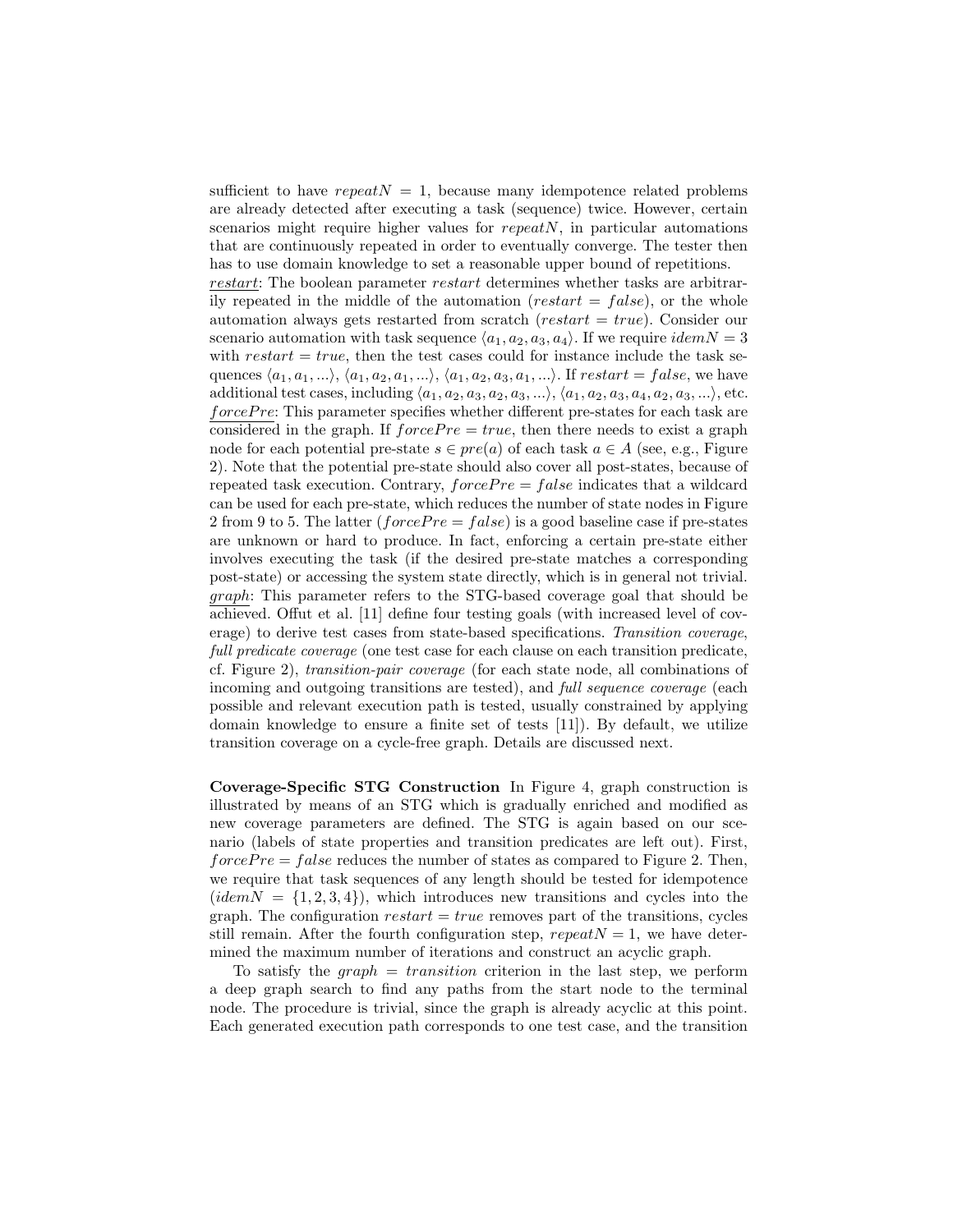

Fig. 4. Coverage-Specific STG Construction

predicates along the path correspond to the inputs for each task (e.g., MySQL password parameter  $p2$ , cf. Figure 2). For brevity, our scenario does not illustrate the use of alternative task parameter inputs, but it is easy to see how input parameters can be mapped to transition predicates. As part of our future work, we consider combining our approach with combinatorial testing techniques [12] to cover different input parameters. It should be noted, though, that (userdefined) input parameters in the context of testing IaC are way less important than in traditional software testing, since the core "input" to automation scripts is typically defined by the characteristics of the environment they operate in.

Test Case Specification The coverage-specific graph-based test model is used to generate executable tests. Table 3 summarizes the key information of a test case: 1) the input parameters consumed by the tasks  $(in), 2)$  the end-to-end sequence of tasks to be executed (seq), and 3) the automation run that resulted from executing the test case (res), which is used for result analysis. For 1), default parameters can be provided along with the system model (cf. Figure 1). Moreover, automation scripts in IaC frameworks like Chef often define reasonable default values suitable for most purposes. For 2), we traverse the cycle-free STG constructed earlier, and each path (task sequence) represents a separate test.

| Symbol                                                       | Description                                                             |  |  |  |
|--------------------------------------------------------------|-------------------------------------------------------------------------|--|--|--|
| $C; T \subseteq C$                                           | Set of all possible test cases $(C)$ for the automation under test;     |  |  |  |
|                                                              | test suite $(T)$ with the set of actual test cases to be executed.      |  |  |  |
| $in: C \rightarrow [I \rightarrow V]$                        | <b>Parameter assignment</b> with concrete input values for a test case. |  |  |  |
| $seq: C \to A^{\mathbb{N}}$                                  | Entire task sequence to be executed by a test case.                     |  |  |  |
| $res: C \rightarrow R$                                       | <b>Automation run</b> that results from executing a test case.          |  |  |  |
| <b>Table 3.</b> Simplified Model for Test Case Specification |                                                                         |  |  |  |

#### 5.2 Test Execution

Since our tests rely on extraction of state information, it is vital that each test be executed in a clean and isolated environment. At the same time, tests should be parallelized for efficient usage of computing resources. Virtual machine (VM) containers provide the right level of abstraction for this purpose. A VM operates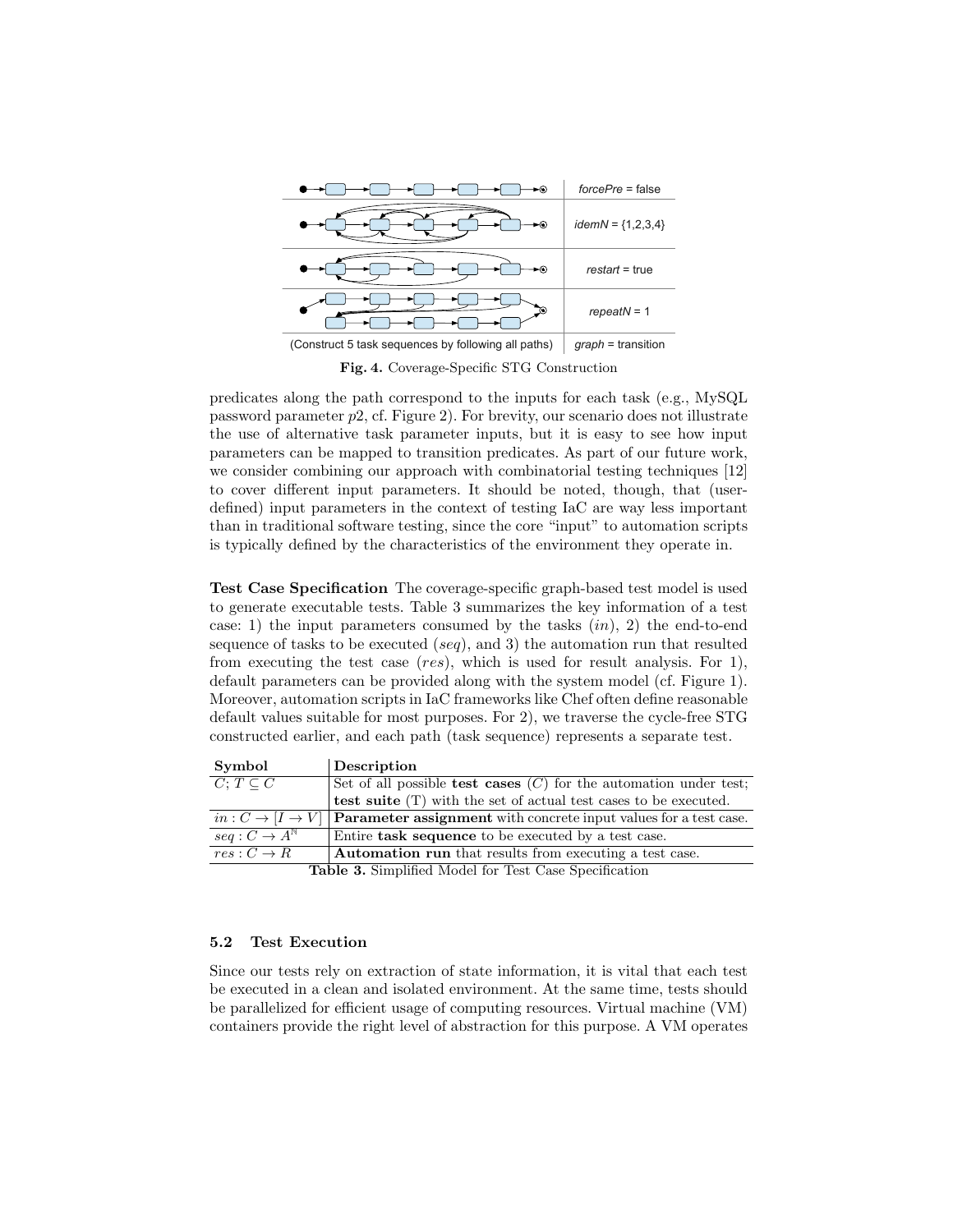within a host operating system (OS) and encapsulates the filesystem, networking stack, process space, and other relevant system state. Details about VM containers in our implementation are given in Section 6.



Fig. 5. Test Execution Pipeline

The execution is managed in a testing pipeline, as illustrated in Figure 5. Prior to the actual execution, each container is provided with a short initialization time with exclusive resource access for booting the OS, initializing the automation environment and configuring all parameters. Test execution is then parallelized in two dimensions: the tests are distributed to multiple testing hosts, and a (limited) number of test containers can run in parallel on a single host.

### 6 Implementation

This section discusses the prototypical implementation of our distributed testing framework. Figure 6 illustrates the architecture from the perspective of a single testing host. A Web user interface guides the test execution. Each host runs a test manager which materializes tests and creates new containers for each test case.



Fig. 6. Test Framework Architecture

Our framework parallelizes the execution in two dimensions: first, multiple testing hosts are started from a pre-configured VM image; second, each testing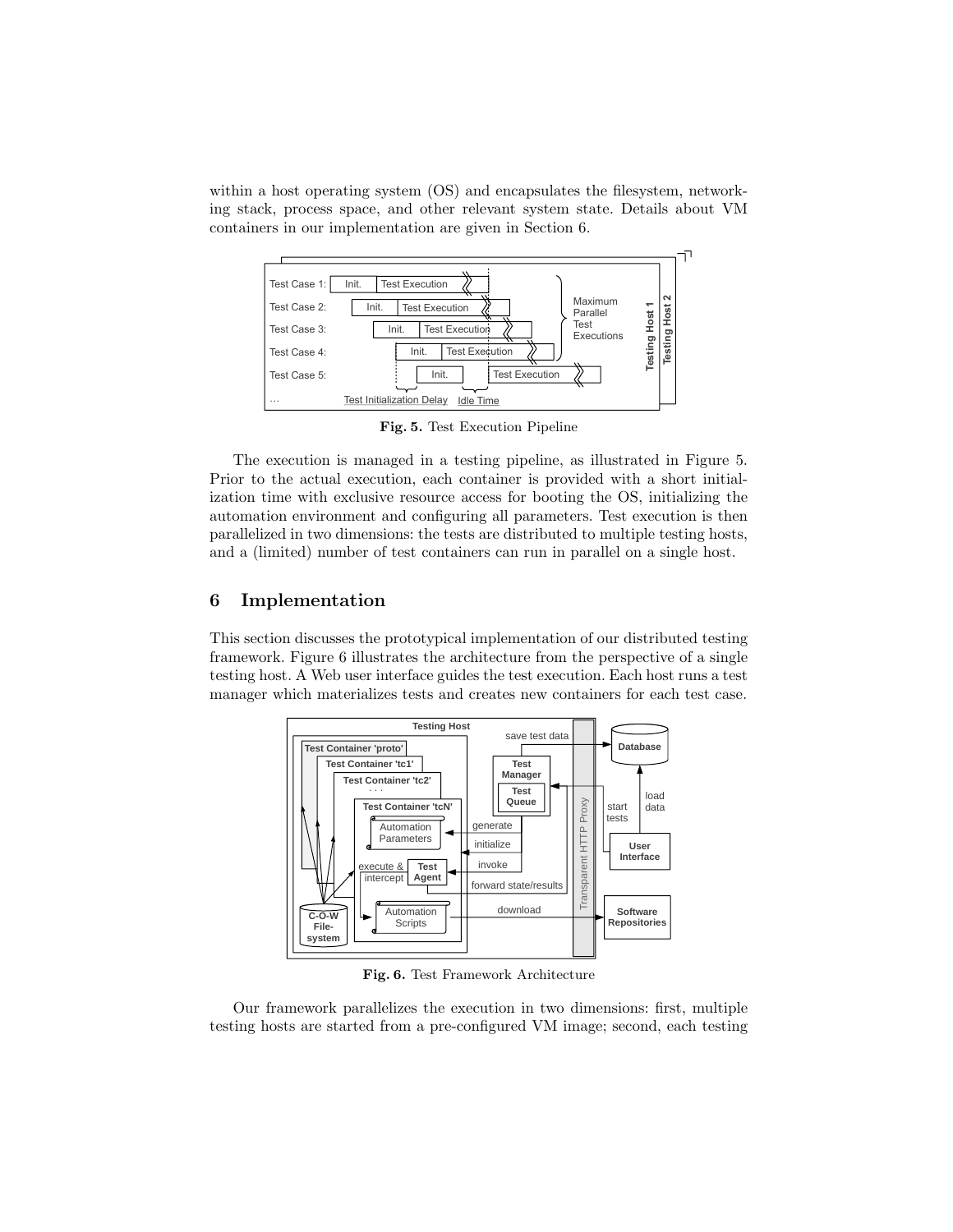host contains several containers executing test cases in parallel. We utilize the highly efficient Linux containers<sup>3</sup> (LXC). Each container has a dedicated root directory within the host's file system. We use the notion of *prototype* container templates (denoted 'proto' in Figure 6) to provide a clean environment for each test. Each prototype contains a base operating system (Ubuntu 12.04 and Fedora 16 in our case) and basic services such as a secure shell (SSH) daemon. Instead of duplicating the entire filesystem for each container, we use a  $\text{btrfs}^4$  copy-onwrite (C-O-W) filesystem, which allows to spawn new instances within a few seconds. To avoid unnecessary re-downloads of external resources (e.g., software packages), each host is equipped with a  $Squid^5$  proxy server.

The test agent within each container is responsible for launching the automation scripts and reporting the results back to the test manager which stores them in a MongoDB database. Our framework uses  $aquarium^6$ , an AOP library for Ruby, to intercept the execution of Chef scripts and extract the relevant system state. Chef's execution model makes that task fairly easy: an aspect that we defined uses a method join point run action in the class Chef::Runner. The aspect then records the state snapshots before and after each task. We created an extensible mechanism to define which Chef resources can lead to which state changes. For example, the user Chef resource may add a user. Whenever this resource is executed we record whether a user was actually added in the OS. As part of the interception, we leverage this mapping to determine the corresponding system state in the container via Chef's discovery tool Ohai. We extended Ohai with our own plugins to capture the level of detail required. In future work, we plan to additionally monitor the execution on system call level using strace, which will allow to capture additional state changes that we currently miss.

If an exception is raised during the test execution, the details are stored in the testing DB. Finally, after each task execution we check whether any task needs to be repeated at this time (based on the test case specification).

## 7 Evaluation

To assess the effectiveness of our approach and prototype implementation, we have performed a comprehensive evaluation, based on publicly available Chef cookbooks maintained by the Opscode community. Out of the 665 executable Opscode cookbooks (as of February 2013), we selected a representative sample of 161 cookbooks, some tested in different versions (see Section 7.4), resulting in a total of 298 tested cookbooks. Our selection criteria were based on 1) popularity in terms of number of downloads, 2) achieving a mix of recipes using imperative scripting (e.g., bash, execute) and declarative resources (e.g., service, file).

In Section 7.1 we present aggregated test results over the set of automation scripts used for evaluation, Section 7.2 discusses some interesting cases in more

<sup>3</sup> http://lxc.sourceforge.net/

<sup>4</sup> https://btrfs.wiki.kernel.org/

<sup>5</sup> http://www.squid-cache.org/

 $6$  http://aquarium.rubyforge.org/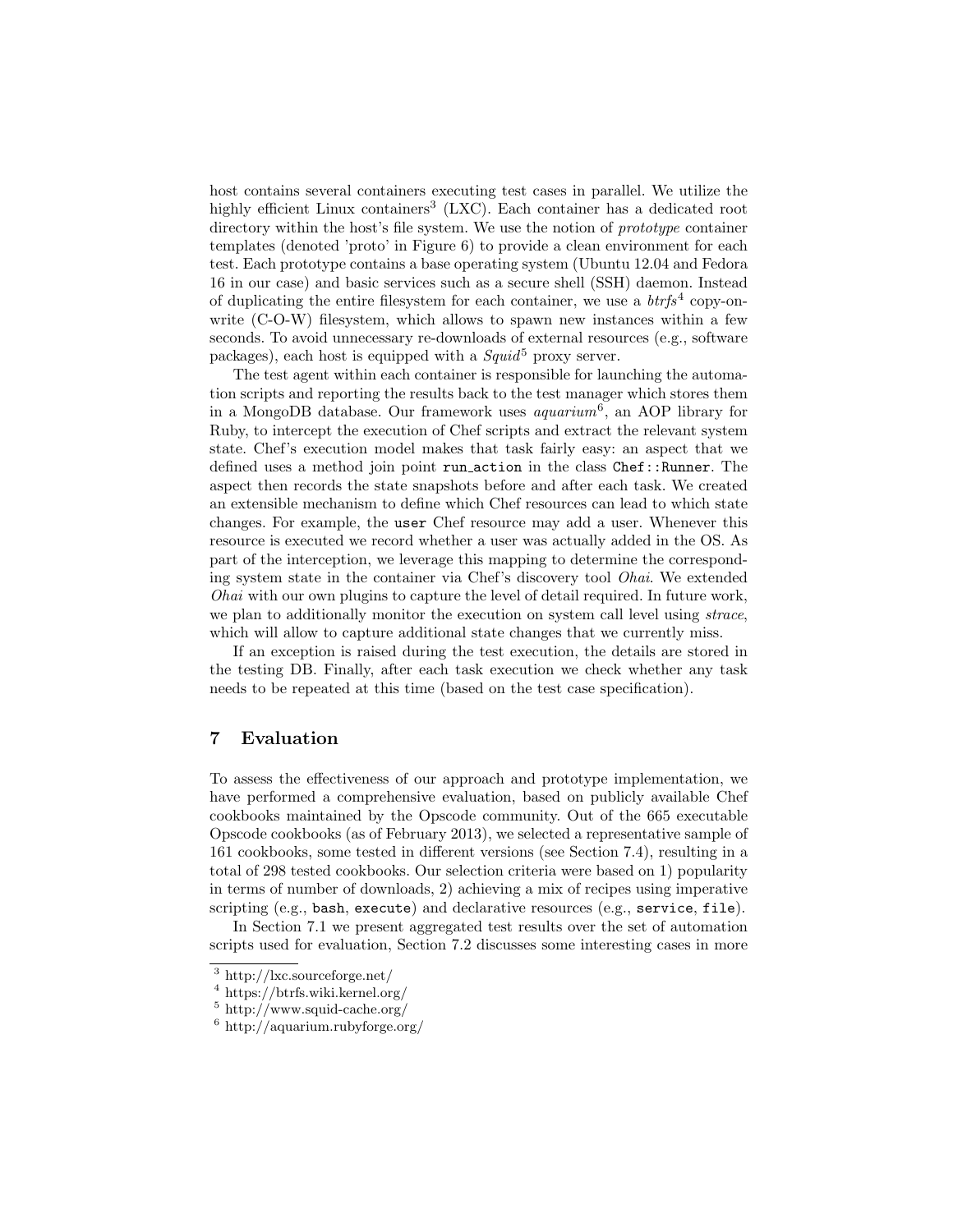detail, in Section 7.3 we contrast the idempotence results for different task types, and Section 7.4 analyzes the evolution of different versions of popular cookbooks.

#### 7.1 Aggregated Test Results

In this section we summarize the test results achieved from applying our testing approach to the selected Opscode Chef cookbooks. For space limitations, we can only highlight the core findings, but we provide a Web page<sup>7</sup> with accompanying material and detailed test results. Table 4 gives an overview of the overall evaluation results. The "min/max/total" values indicate the minimum/maximum value over all individual cookbooks, and the total number for all cookbooks.

| <b>Tested Cookbooks</b>                | 298            |
|----------------------------------------|----------------|
| Number of Test Cases                   | 3671           |
| Number of Tasks (min/max/total)        | 1 / 103 / 4112 |
| <b>Total Task Executions</b>           | 187986         |
| Captured State Changes                 | 164117         |
| Total Non-Idempotent Tasks             | 263            |
| Cookbooks With Non-Idempotent Tasks 92 |                |
| Overall Net Execution Time             | 25.7 CPU-days  |
| Overall Gross Execution Time           | 44.07 CPU-days |
| יו מורח יותרו ואנות                    |                |

Table 4. Aggregated Evaluation Test Results

We have tested a total of 298 cookbooks, selected by high popularity (download count) and number of imperative tasks (script resources). Cookbooks were tested in their most recent version, and for the 20 most popular cookbooks we tested (up to) 10 versions into the past, in order to assess their evolution with respect to idempotence (see Section 7.4). As part of the selection process, we manually filtered cookbooks that are not of interest or not suitable for testing: for instance, cookbook application defines only attributes and no tasks, or cookbook pxe install server downloads an entire 700MB Ubuntu image file.

The 298 tested cookbooks contain 4112 tasks in total. In our experiments, task sequences of arbitrary length are tested  $({1, . . . |A|})$ , tasks are repeated at most once (repeat  $N = 1$ ), and the automation is always restarted from the first task (restart = true). Based on this coverage, a total of 3671 test cases (i.e., individual instantiations with different configurations) were executed. 187986 task executions were registered in the database, and 164117 state changes were captured as a direct result. The test execution occupied our hardware for an overall gross time of 44.07 CPU-days. Extracting the overhead of our tool, which includes mostly capturing of system state and computation of state changes, the net time is 25.7 CPU-days. Due to parallelization (4 testing hosts, max. 5 containers each) the tests actually finished in much shorter time (roughly 5 days).

The tests have led to the identification of 263 non-idempotent tasks. Recall from Section 4 that a task is non-idempotent if any repeated executions lead to state changes or yield a different success status than the previous executions.

<sup>7</sup> http://dsg.tuwien.ac.at/testIaC/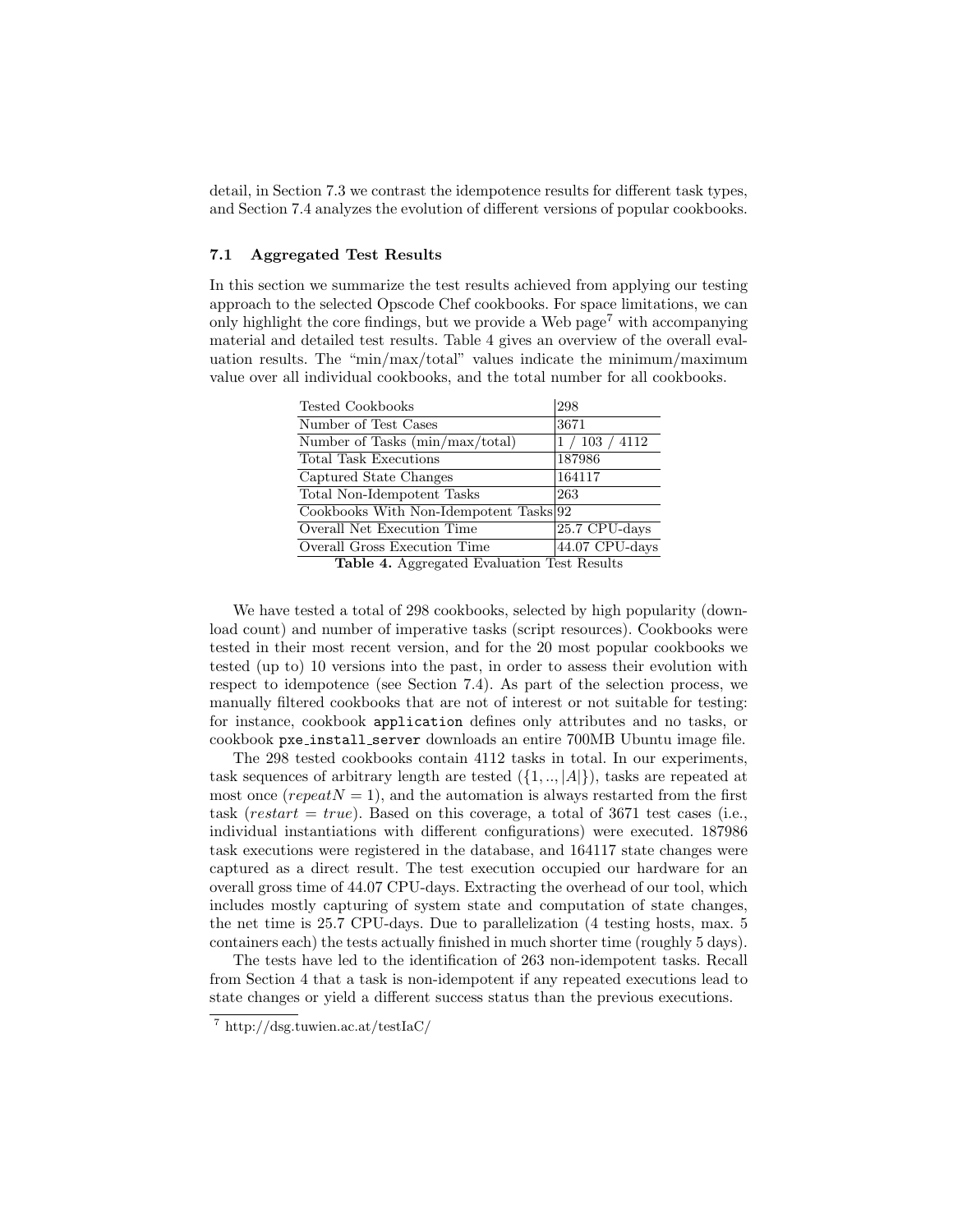#### 7.2 Selected Result Details

To provide a more detailed picture, we discuss interesting cases of non-idempotent recipes. We explain for each case how our approach detected the idempotence issue. We also discuss how we tracked down the actual problem, to verify the results and understand the underlying implementation bug. It should be noted, however, that our focus is on problem detection, not debugging or root cause analysis. However, using the comprehensive data gathered during testing, our framework has also significantly helped us find the root of these problems.

Chef Cookbook timezone: A short illustrative cookbook is timezone v0.0.1 which configures the time zone in /etc/timezone. Table 5 lists the three tasks:  $a_1$ installs package tzdata and initializes the file with "Etc/UTC",  $a_2$  writes "UTC" to the file, and  $a_3$  reconfigures the package  $tzdata$ , resetting the file content. For our tests, "UTC" and "Etc/UTC" are treated as conflicting property values. Hence, tasks  $a_2$  and  $a_3$  are clearly non-idempotent, e.g., considering the execution sequence  $\langle a_1, a_2, a_3, a_1, a_2, a_3 \rangle$ : on second execution,  $a_1$  has no effect (package is already installed), but  $a_2$ ,  $a_3$  are re-executed, effectively overwriting each other's state changes. Note that  $\langle a_1, a_2 \rangle$  and  $\langle a_1, a_2, a_3 \rangle$  are idempotent as a sequence; however, a perfectly idempotent automation would ensure that tasks do not alternatingly overwrite changes. Moreover, the overhead of re-executing tasks  $a_2$ ,  $a_3$  could be avoided, which is crucial for frequently repeated automations.

| Task Resource Type Description |  |  |
|--------------------------------|--|--|
|--------------------------------|--|--|

| $a_1$          | package  | Installs package tzdata, writes "Etc/UTC" to /etc/timezone  |
|----------------|----------|-------------------------------------------------------------|
| a <sub>2</sub> | template | Writes timezone value "UTC" to /etc/timezone                |
| $a_3$          | bash     | Runs dpkg-reconfigure tzdata, again writes " $Etc/UTC$ " to |
|                |          | /etc/timezone                                               |
|                |          |                                                             |

Table 5. Tasks in Chef Cookbook timezone

Chef Cookbook tomcat6: In the popular cookbook tomcat6 v0.5.4 ( $>$  2000 downloads), we identified a non-trivial idempotence bug related to incorrect file permissions. The version number indicates that the cookbook has undergone a number of revisions and fixes, but this issue was apparently not detected.

The crucial tasks are outlined in Table 6 (the entire automation consists of 25 tasks). Applying the test coverage settings from Section 7.1, the test suite for this cookbook consists of 23 test cases, out of which two test cases (denoted  $t1, t2$ ) failed. Test  $t_1$  is configured to run task sequence  $\langle a_1, ..., a_{21}, a_1, ..., a_{25} \rangle$ (simulating that the automation is terminated and repeated after task  $a_{21}$ ), and test  $t_2$  is configured with task sequence  $\langle a_1, ..., a_{22}, a_1, ..., a_{25} \rangle$  (restarting after task  $a_{22}$ ). Both test cases failed at the second execution of task  $a_{16}$ , denoted  $e(a_{16})[2]$  in our model, which copies configuration files to a directory previously created by task a9. In the following we clarify why and how this fault happens.

The reason why  $t_1$  and  $t_2$  failed when executing  $e(a_{16})[2]$  is that at the time of execution the file /etc/tomcat6/logging.properties is owned by user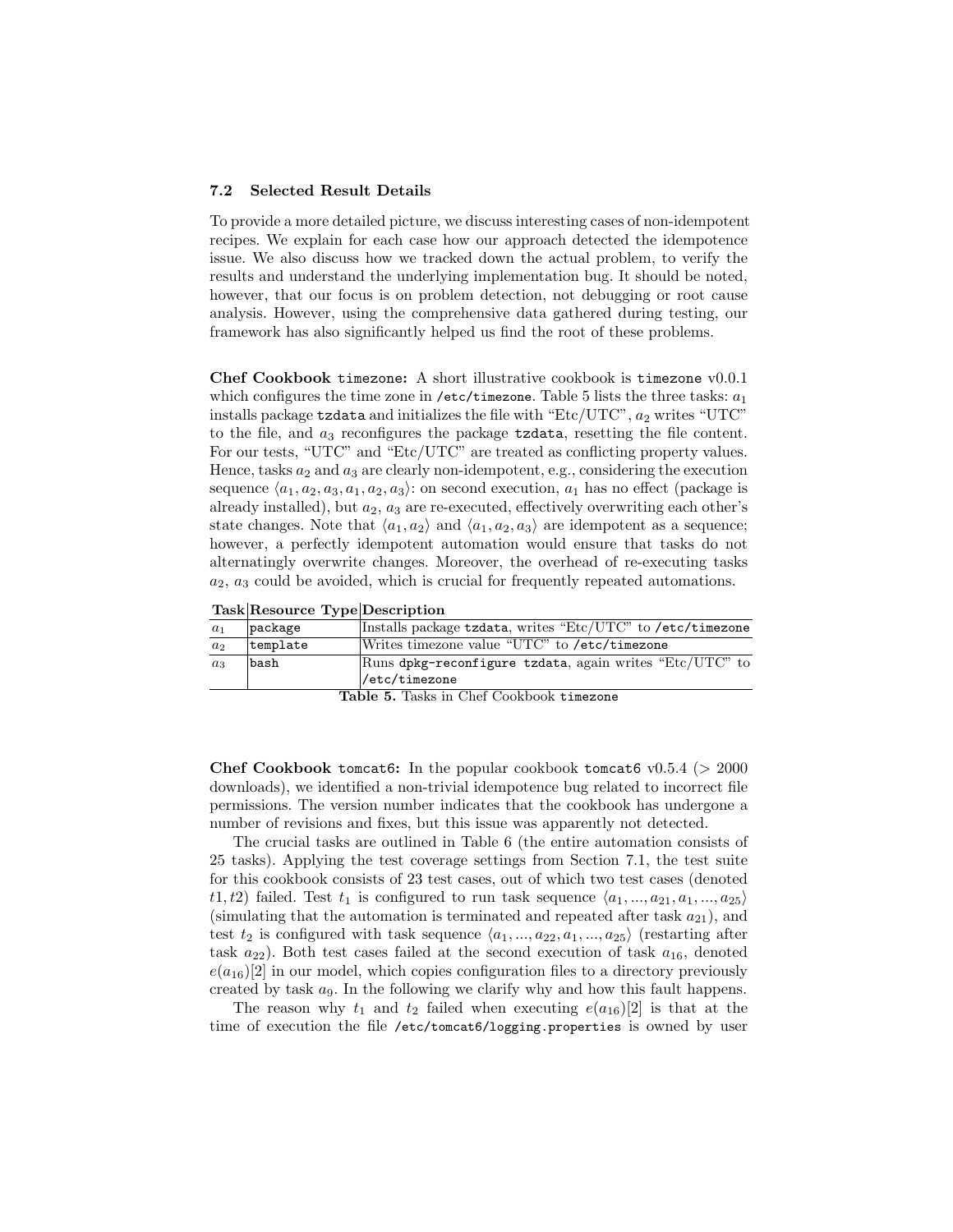| .         | $\cdots$                                                    |
|-----------|-------------------------------------------------------------|
| directory | Creates directory /etc/tomcat6/                             |
| .         | $\cdots$                                                    |
| bash      | Copies files to /etc/tomcat6/ as user tomcat; only executed |
|           | if /etc/tomcat6/tomcat6.conf does not exist.                |
| .         | $\cdots$                                                    |
| file      | Writes to /etc/tomcat6/logging.properties as user root.     |
| service   | Enables the service tomcat (i.e., automatic start at boot)  |
| file      | Creates file /etc/tomcat6/tomcat6.conf                      |
| .         | $\cdots$                                                    |
|           |                                                             |

Task Resource Type Description

Table 6. Tasks in Chef Cookbook tomcat6

root, and  $a_{16}$  attempts to write to the same file as user tomcat (resulting in "permission denied" from the operating system). We observe that task  $a_{21}$  also writes to the same file, but in contrast to task  $a_{16}$  not as user tomcat, but as user root. At execution  $e(a_{21})[1]$ , the content of the file gets updated and the file ownership is set to root. Hence, the cookbook developer has introduced an implicit dependency between tasks  $a_{16}$  and  $a_{21}$ , which leads to idempotence problems. Note that the other 21 test cases did not fail. Clearly, all test cases in which the automation is restarted *before* the execution of task  $a_{21}$  are not affected by the bug, since the ownership of the file does not get overwritten. The remaining test cases in which the automation was restarted after  $a_{21}$  (i.e., after  $a_{23}, a_{24}$ , and  $a_{25}$ ) did not fail due to a conditional statement not if which ensures that  $a_{16}$  is only executed if /etc/tomcat6/tomcat6.conf does not exist.

Chef Cookbook mongodb-10gen The third interesting case we discuss is cookbook mongodb-10gen (installs MongoDB), for which our framework allowed us to detect an idempotence bug in the Chef implementation itself. The relevant tasks are illustrated in Table 7:  $a_{11}$  installs package mongodb-10gen,  $a_{12}$  creates a directory, and  $a_{13}$  creates another sub-directory and places configuration files in it. If installed properly, the package mongodb-10gen creates user and group mongodb on the system. However, since the cookbook does not configure the repository properly, this package cannot be installed, i.e., task  $a_{11}$  failed in our tests. Now, as task  $a_{12}$  is executed, it attempts to create a directory with user/group mongodb, which both do not exist at that time. Let us assume the test case with task sequence  $\langle a_1, \ldots, a_{13}, a_1, \ldots, a_{13} \rangle$ . As it turns out, the first execution of  $a_{13}$  creates /data/mongodb with user/group set to root/mongodb (even though group mongodb does not exist). On the second execution of  $a_{12}$ , however, Chef again tries to set the directory's ownership and reports an error that user mongodb does not exist. This behavior is clearly against Chef's notion of idempotence, because the error should have been reported on the first task execution already. In fact, if the cookbook was run only once, this configuration error would not be detected, but may lead to problems at runtime. We submitted a bug report (Opscode ticket CHEF-4236) which has been confirmed by Chef developers.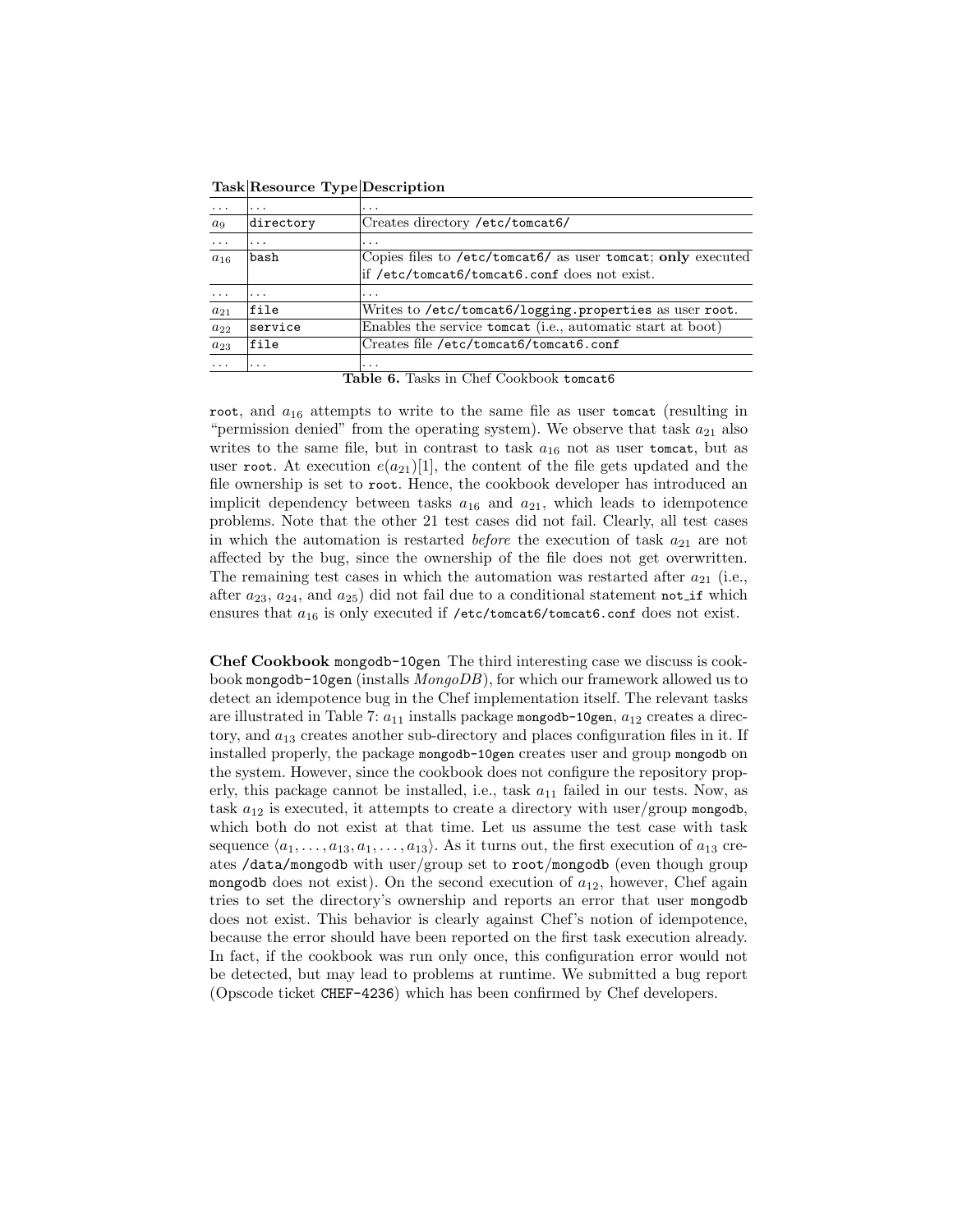| Task Resource Type Description |
|--------------------------------|
|--------------------------------|

| $\cdots$ | $\cdots$  | $\cdots$                                                                   |
|----------|-----------|----------------------------------------------------------------------------|
| $a_{11}$ | package   | Installs package mongodb-10gen                                             |
| $a_{12}$ | directory | Creates directory /data                                                    |
| $a_{13}$ |           | remote_directory $ C$ reates directory /data/mongodb as user/group mongodb |

Table 7. Tasks in Chef Cookbook mongodb-10gen

Lessons Learned The key take-away message of these illustrative real-world examples is that automations may contain complex implicit dependencies, which IaC developers are often not aware of, but which can be efficiently tested by our approach. For instance, the conditional not if in  $a_{16}$  of recipe tomcat6 was introduced to avoid that the config file gets overwritten, but the developer was apparently not aware that this change breaks the idempotence and convergence of the automation. This example demonstrates nicely that some idempotence and convergence problems (particularly those involving dependencies among multiple tasks) cannot be avoided solely by providing declarative and idempotent resource implementations (e.g., as provided in Chef) and hence require systematic testing.

#### 7.3 Idempotence for Different Task Types

Table 8 shows the number of identified non-idempotent tasks (denoted  $\#\text{NI}$ ) for different task types. The task types correspond to the Chef resources used in the evaluated cookbooks. The set of scripting tasks (execute, bash, script, ruby block) makes up for 90 of the total 263 non-idempotent tasks, which confirms our suspicion that these tasks are error-prone. Interestingly, the service task type also shows many non-idempotent occurrences. Looking further into this issue, we observed that service tasks often contain custom code commands to start/restart/enable services, which are prone to idempotence problems.

|                                                                                                                                                                                                                                                                                                                                               |    | Task Type #NI  Task Type  #NI  Task Type |    |                        | #NI |  |  |
|-----------------------------------------------------------------------------------------------------------------------------------------------------------------------------------------------------------------------------------------------------------------------------------------------------------------------------------------------|----|------------------------------------------|----|------------------------|-----|--|--|
| service                                                                                                                                                                                                                                                                                                                                       | 66 | directory                                | 10 | link                   | 3   |  |  |
| execute                                                                                                                                                                                                                                                                                                                                       | 44 | remote_file                              | 10 | bluepill_service       | 2   |  |  |
| package                                                                                                                                                                                                                                                                                                                                       | 30 | gem_package                              |    | cookbook_file          | 2   |  |  |
| bash                                                                                                                                                                                                                                                                                                                                          | 27 | file                                     | 5  | ggit                   | 2   |  |  |
| template                                                                                                                                                                                                                                                                                                                                      | 19 | python_pip                               | 5  | luser                  | っ   |  |  |
| script                                                                                                                                                                                                                                                                                                                                        | 15 | ruby_block                               | 4  | $ {\tt apt\_package} $ |     |  |  |
| $\mathbf{m}_1$ , $\mathbf{1}$ , $\mathbf{o}$ $\mathbf{M}_1$ , $\mathbf{I}$ , $\mathbf{J}_2$ , $\mathbf{I}$ , $\mathbf{I}$ , $\mathbf{I}$ , $\mathbf{I}$ , $\mathbf{I}$ , $\mathbf{I}$ , $\mathbf{I}$ , $\mathbf{I}$ , $\mathbf{I}$ , $\mathbf{I}$ , $\mathbf{I}$ , $\mathbf{I}$ , $\mathbf{I}$ , $\mathbf{I}$ , $\mathbf{I}$ , $\mathbf{I}$ , |    |                                          |    |                        |     |  |  |

Task Type $\left|\#\mathrm{NI}\right|$ Task Type $\left|\#\mathrm{NI}\right|$ Task Type $\qquad\left|\#\mathrm{NI}\right|$ 

Table 8. Non-Idempotent Tasks By Task Type

#### 7.4 Idempotence for Different Cookbook Versions

We analyzed the evolution of the 20 most popular Chef cookbooks. The results in Table 9 leave out cookbooks with empty default recipes (application, openssl, users) and cookbooks without any non-idempotent tasks: mysql, java, postgresql, build-essential, runit, nodejs, git, ntp, python, revealcloud, graylog2. For the cookbooks under test, new releases fixed idempotence issues, or at least did not introduce new issues. Our tool automatically determines these data, hence it can be used to test automations for regressions and new bugs.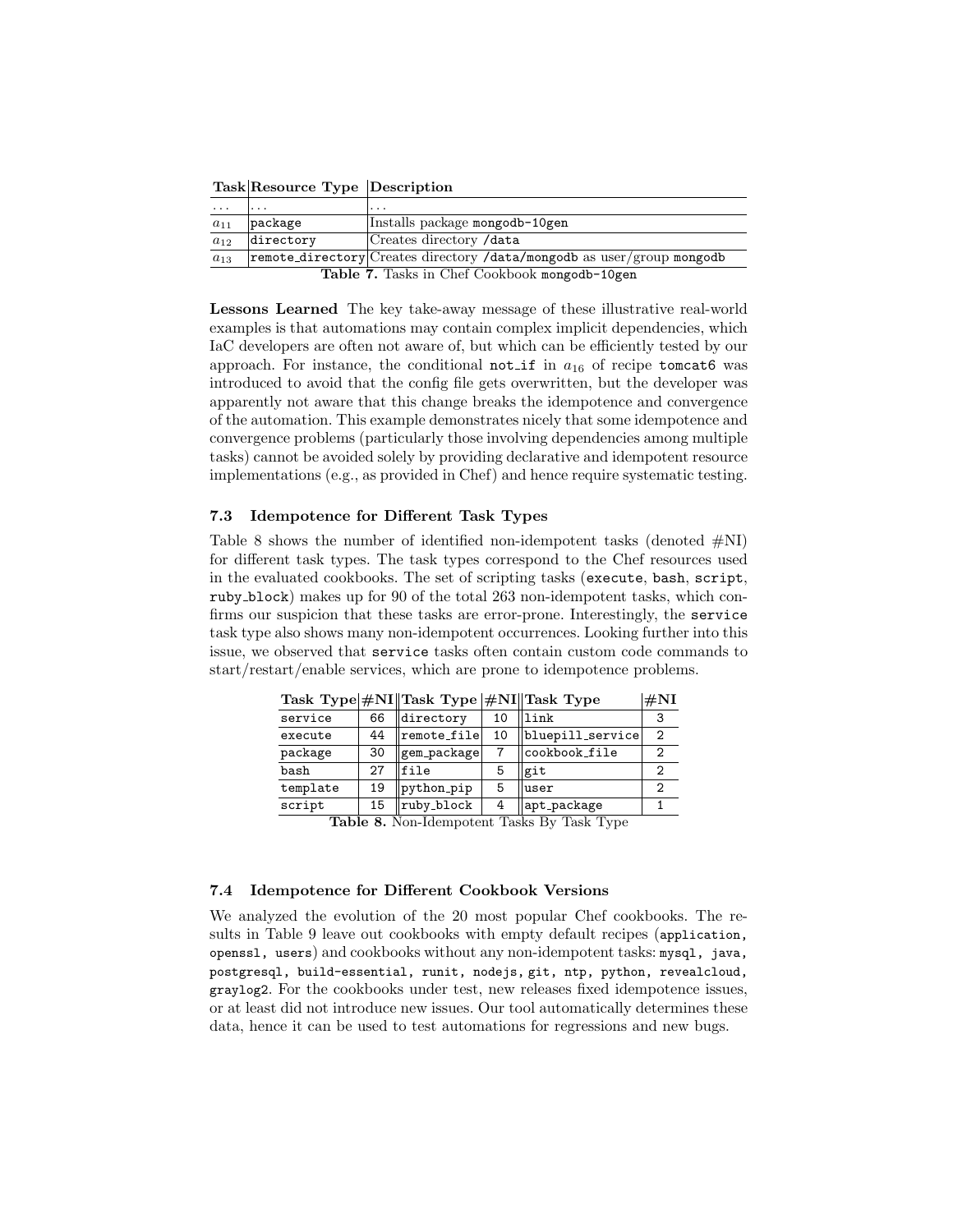| Cookbook              |               |            |   |                      |    | $i-8$   i-7   i-6   i-5   i-4   i-3   i-2   i-1   i |   |               |               |          |
|-----------------------|---------------|------------|---|----------------------|----|-----------------------------------------------------|---|---------------|---------------|----------|
| $apache2 (i=1.4.2)$   |               |            |   |                      |    | $\mathbf{0}$                                        |   |               |               |          |
| nagios $(i=3.1.0)$    |               |            |   |                      |    |                                                     |   |               |               |          |
| $zabbix$ $(i=0.0.40)$ | $\mathcal{D}$ | 2          | 2 | $\mathcal{D}$        |    | 2                                                   |   | $\mathcal{D}$ | $\mathcal{D}$ | $\Omega$ |
| php $(i=1.1.4)$       |               |            |   |                      |    |                                                     |   |               |               |          |
| tomcat6 $(i=0.5.4)$   |               |            | 3 | 3                    | 3  | 3                                                   | З | 3             |               |          |
| $riak (i=1.2.1)$      |               |            |   |                      |    |                                                     |   |               |               |          |
| .                     | 0.77          | <b>T</b> 1 |   | $\sim$ $\sim$ $\sim$ | п. | $\overline{\phantom{a}}$<br>T.                      |   |               | $\mathbf{v}$  |          |

Table 9. Evolution of Non-Idempotent Tasks By Increasing Version

## 8 Related Work

Existing work has identified the importance of idempotence for building reliable distributed systems [13] and database systems [14]. Over the last years, the importance of building testable system administration [8] based on convergent models [15, 7] became more prevalent. cfengine [16] was among the first tools in this space. More recently, other IaC frameworks such as Chef [5] or Puppet [6] heavily rely on these concepts. However, automated and systematic testing of IaC for verifying idempotence and convergence has received little attention, despite the increasing trend of automating multi-node system deployments (i.e., continuous delivery [17]) and placement of virtual infrastructures in the Cloud [18].

Existing IaC test frameworks allow developers to manually write test code using common Behavior-Driven Development (BDD) techniques. ChefSpec [19] or Cucumber-puppet [20] allow to encode the desired behavior for verifying individual automation tasks (unit testing). Test Kitchen [21] goes one step further by enabling testing of multi-node system deployments. It provisions isolated test environments using VMs which execute the automation under test and verify the results using the provided test framework primitives. This kind of testing is a manual and labor intensive process. Our framework takes a different approach by systematically generating test cases for IaC and executing them in a scalable virtualized environment (LXC) to detect errors and idempotence issues.

Extensive research is conducted on automated software debugging and testing techniques, including model-based testing [22] or symbolic execution [23], as well as their application to specialized problem areas, for instance control flow based [24] or data flow based [25] testing approaches. Most existing work and tools, however, are not directly applicable to the domain of IaC, for two main reasons: (i) IaC exposes fairly different characteristics than traditional software systems, i.e., idempotence and convergence; (ii) IaC needs to be tested in real environments to ensure that system state changes triggered by automation scripts can be asserted accordingly. Such tests are hard to simulate, hence symbolic execution would have little practical value. Even though dry-run capabilities exist (e.g, Chef's why-run capability), they cannot replace systematic testing. The applicability of automated testing is a key requirement identified by other approaches [26–28], whether the test target is system software or IaC.

Existing approaches for middleware testing have largely focused on performance and efficiency. Casale et al. [29] use automatic stress testing for multi-tier systems. Their work places bursty service demands on system resources, in order to identify performance bottlenecks as well as latency and throughput degrada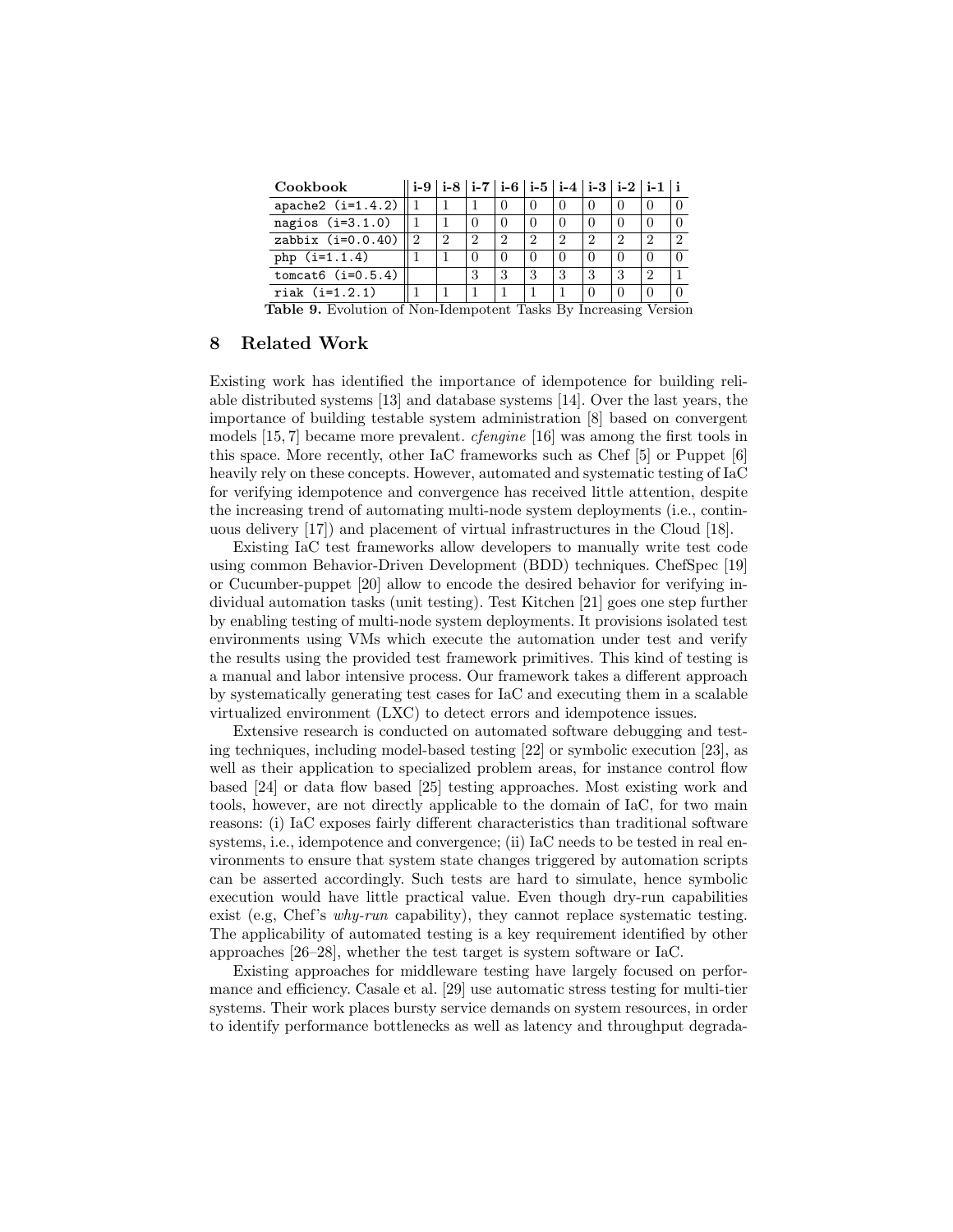tions. Other work focuses on testing middleware for elasticity [30], which is becoming a key property for Cloud applications. Bucur et al. [26] propose an automated software testing approach that parallelizes symbolic executions for efficiency. The system under test can interact with the environment via a "symbolic system call" layer that implements a set of common POSIX primitives. Their approach could potentially enhance our work and may speed up the performance, but requires a complete implementation of the system call layer.

Other approaches deal with finding and fixing configuration errors [31, 32]. Faults caused by configuration errors are often introduced during deployment and remain dormant until activated by a particular action. Detecting such errors is challenging, but tools like AutoBash [32] or Chronus [31] can effectively help. A natural extension would be to also take into account the IaC scripts to find the configuration parameter that potentially caused the problem. Burg et al. [28] propose automated system tests using declarative virtual machines. Declarative specifications describe external dependencies (e.g., access to external services) together with an imperative test script. Their tool then builds and instantiates the virtual machine necessary to run the script. Our approach leverages prebuilt containers in LXC; dynamically creating a declarative specification would be possible but building a VM is more costly than bringing up an LXC container.

### 9 Conclusion

We propose an approach for model-based testing of *Infrastructure as Code*, aiming to verify whether IaC automations, such as Chef recipes, can repeatedly make the target system converge to a desired state in an idempotent manner. Given the IaC model of periodic re-executions, idempotence is a critical property which ensures repeatability and allows automations to start executing from arbitrary initial or intermediate states. Our extensive evaluation with real-world IaC scripts from the OpsCode community revealed that the approach effectively detects non-idempotence. Out of roughly 300 tested Chef scripts, almost a third were identified as non-idempotent. In addition, we were able to detect and report a bug in the Chef implementation itself.

Our novel approach opens up exciting future research directions. First, we will extend our prototype to handle the execution of distributed automations with cross-node dependencies, which is often used to deploy multi-node systems. Second, we plan to apply the approach to other IaC frameworks like Puppet, whose execution model does not assume total task ordering. Third, we envision that systematic debugging/analysis can be pushed further to identify implicit dependencies introduced by IaC developers. Moreover, we are currently extending the state capturing mechanism to detect fine-grained changes on system call level. The hypothesis is that the improved mechanism can lead to detection of additional non-idempotence cases stemming from side effects we currently miss.

### References

1. Hüttermann, M.: DevOps for Developers. Apress (2012)